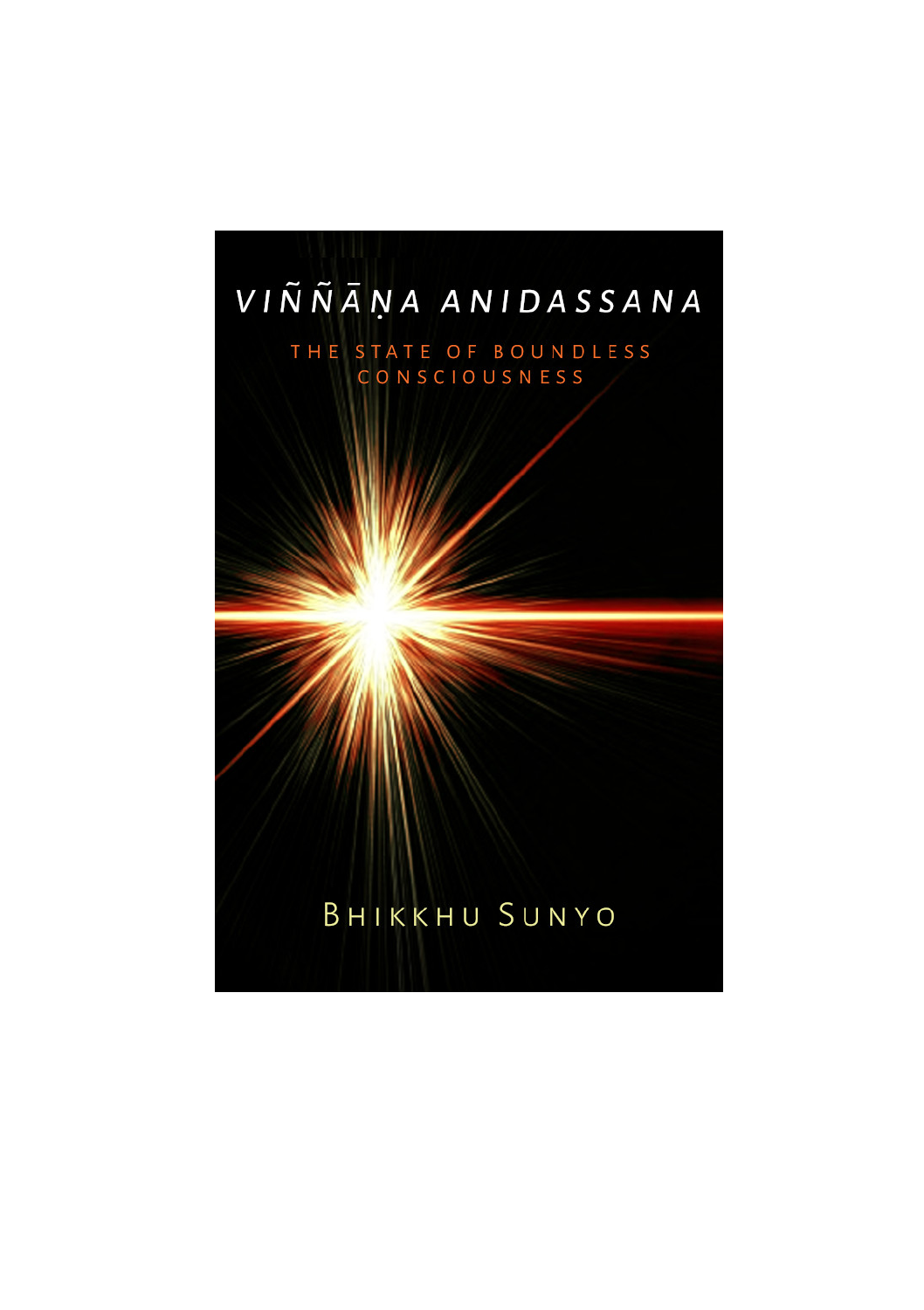# VIÑÑĀṆA ANIDASSANA

#### THE STATE OF BOUNDLESS CONSCIOUSNESS

BHIKKHU SUNYO



WISDOM & WONDERS BOOKS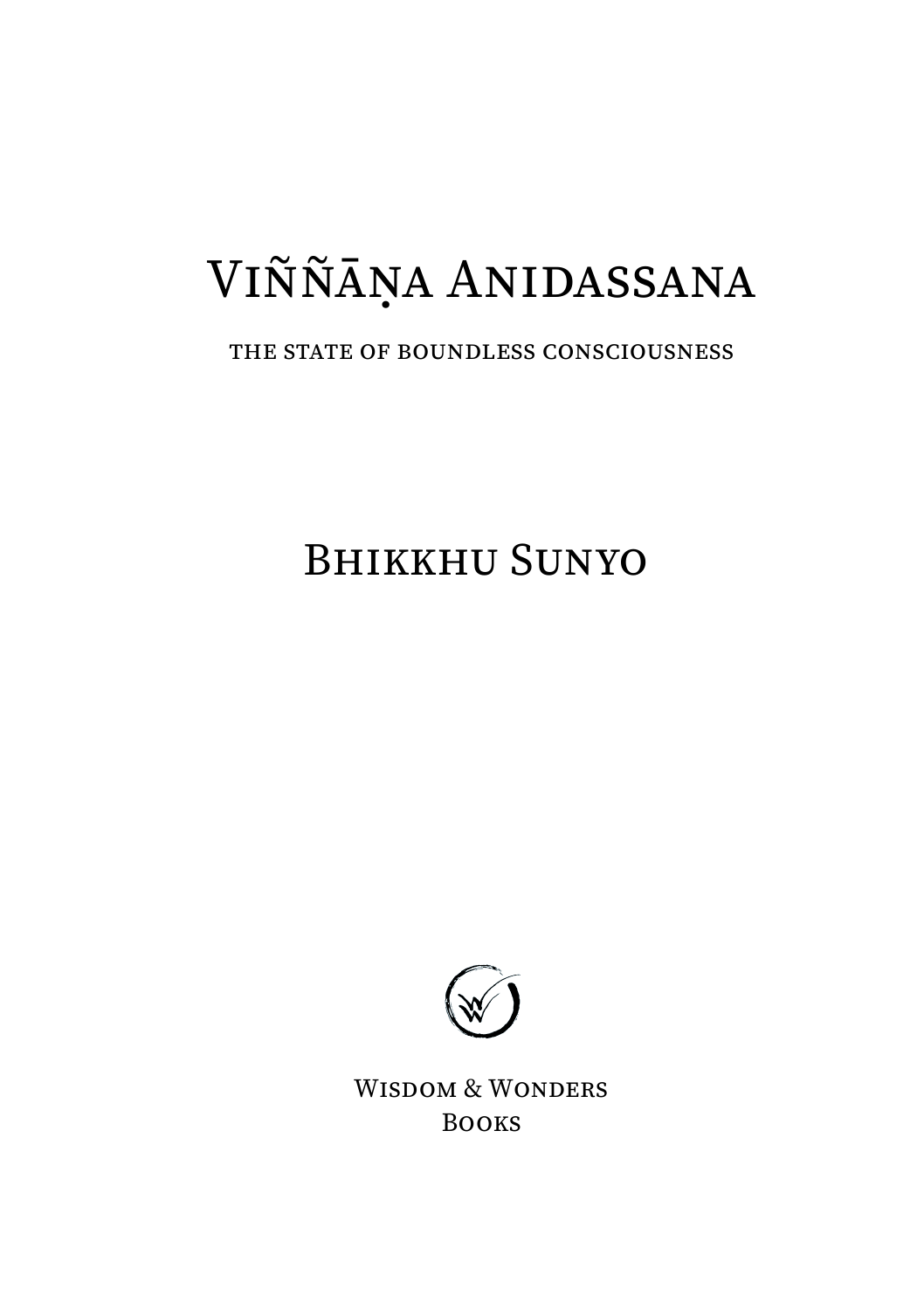Written by Bhikkhu Sunyo March 2021 Copyright © - No Copyright

CC0 1.0 Universal (CC0 1.0) Public Domain Dedication

Bhikkhu Sunyo has dedicated this work to the public domain by waiving all of his rights to the work worldwide under copyright law, including all related and neighboring rights, to the extent allowed by law.

You may copy, modify, distribute and perform this work, without asking permission.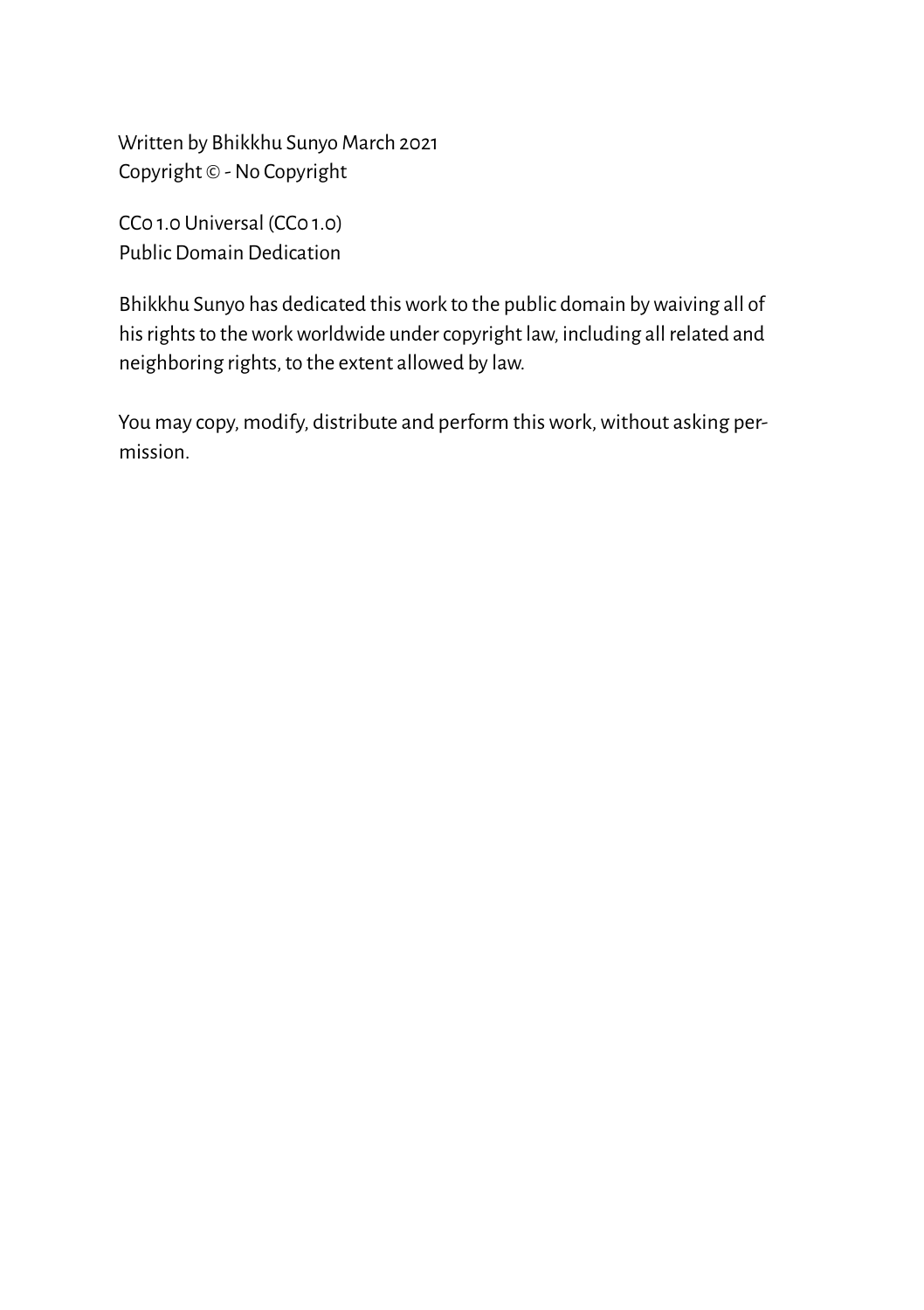### **Contents**

| <b>Introduction</b>                                                |    |
|--------------------------------------------------------------------|----|
| <b>The Kevaddha Sutta</b>                                          | 3  |
| The first question $\ldots \ldots \ldots \ldots \ldots \ldots$     | 7  |
| The second question $\ldots \ldots \ldots \ldots \ldots \ldots$ 12 |    |
| The Brahmanimantanika Sutta                                        | 17 |
| <b>Conclusion</b>                                                  | 22 |
| <b>References</b>                                                  | 24 |
| <b>Abbrevations</b>                                                | 26 |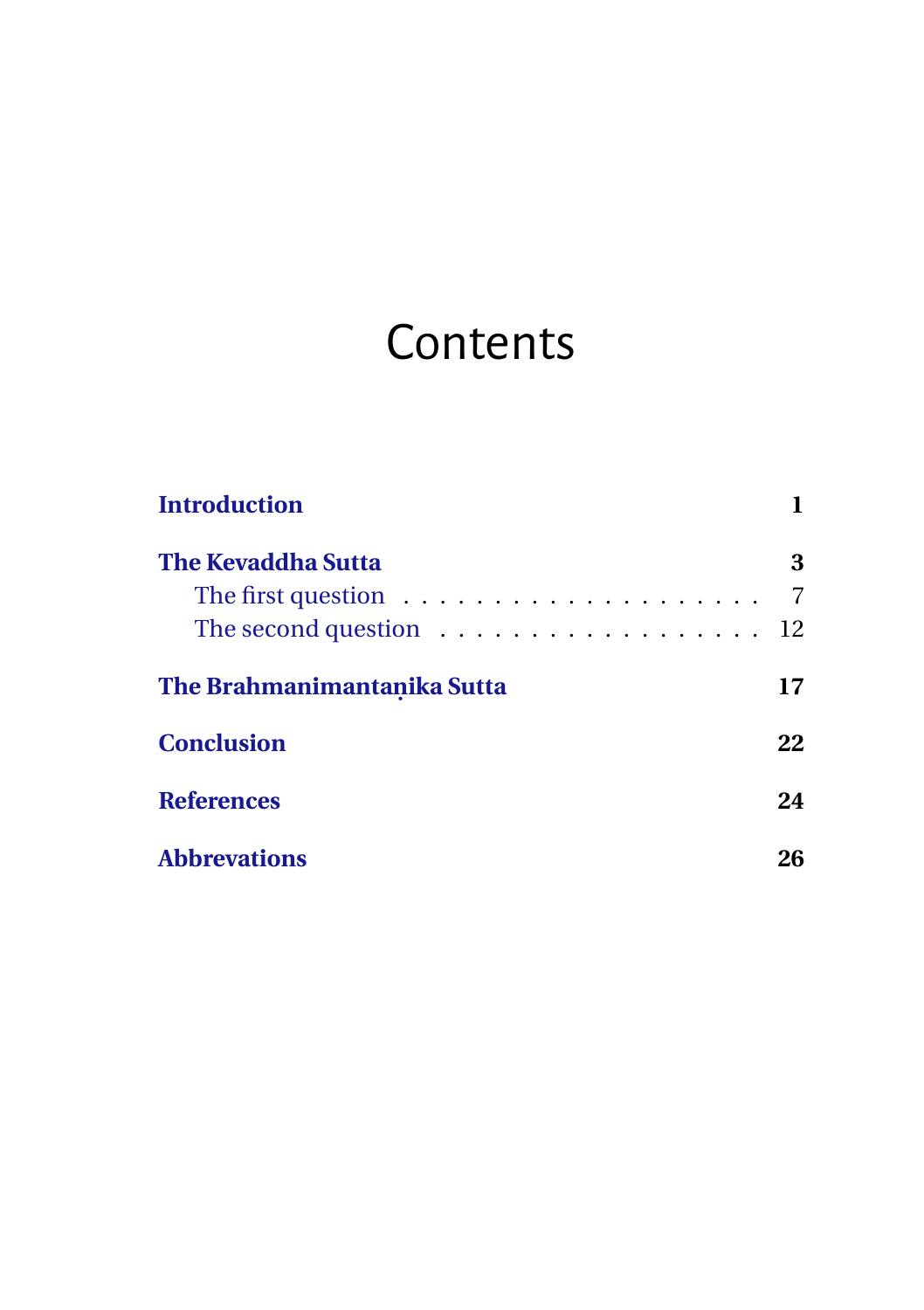### <span id="page-4-0"></span>Introduction

A wide range of opinions has long surrounded two innocent Pali words: *viññāṇa anidassana*. They are translated variously, as 'consciousness that is without feature / signless / invisible / non-manifesting / makes no showing / can not be characterized', et cetera. This variety already indicates that their meaning is somewhat obscure. This obscurity has, however, not stopped interpreters from giving the words a lot of importance, because some see in *viññāṇa anidassana* a kind of consciousness essentially equal to nibbāna.<sup>1</sup> But there are many problems with this, starting with the following:

- No sutta equates nibbāna to any type of consciousness.
- Many suttas do the exactly opposite: they relate nibbāna to the cessation of consciousness, $2$  and equate consciousness to suffering.<sup>3</sup>
- There are only two mentions of *viññāṇa anidassana* in the Pali suttas, and other early suttas don't have the concept at all. This makes the words not only difficult

<sup>2</sup>E.g. [SN 1.2,](https://suttacentral.net/sn1.2) [AN 3.90,](https://suttacentral.net/an3.90) [Snp 3.12,](https://suttacentral.net/snp3.12) [Ud 8.9](https://suttacentral.net/ud8.9)

<sup>1</sup>The first to equate *viññāṇa anidassana* to *nibbāna* is, to my knowledge, [Falk](#page-27-1) 1943. But this and similar ideas are still very alive today

 ${}^{3}E.g. S N 22.10$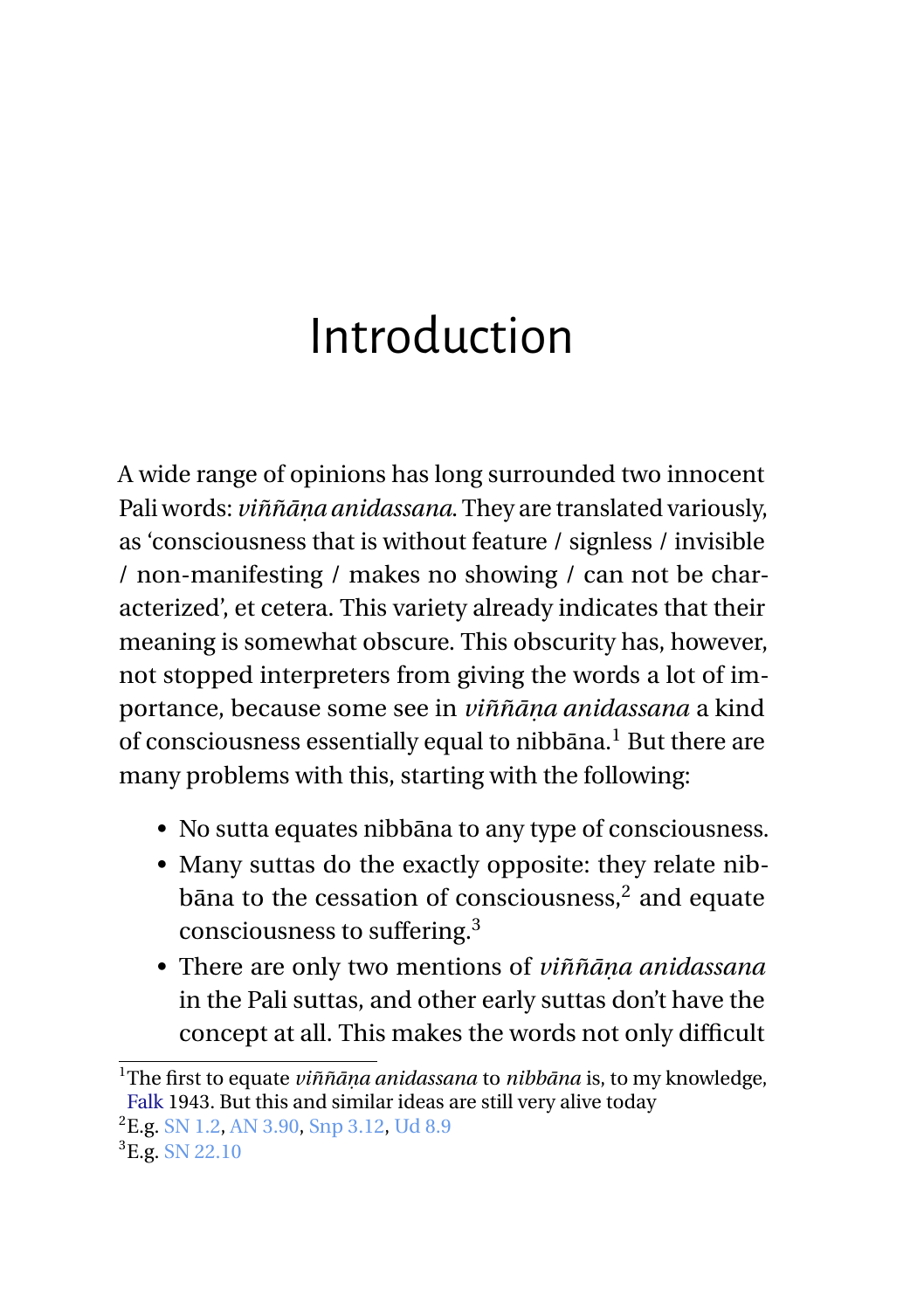to interpret, but also unlikely to be a core teaching on such a central topic as nibbāna.

Some things are just best explained in writing—hence this essay. I show here that *viññāṇa anidassana* is not nibbāna, but a poetic description of the state of boundless consciousness, the second "formless" meditation state. Most of the arguments were made before by others.<sup>4</sup> I gathered them here, together with a few thoughts of my own.

This essay analyses rare terms in abstract texts. However, it also illustrates the nature of Pali verse, and provides a good example of how to apply the Buddha's advise on deciding what his real teachings were.

For accessibility I have mostly adopted common translations for Pali words—such as 'form' for *rūpa*—even though these may not be my personal preferences.

<sup>4</sup>[Anālayo 2017,](#page-27-2) [Brahmali,](#page-27-3) [Sujato 2011a,](#page-28-0) [Sujato 2011b,](#page-28-1) among others.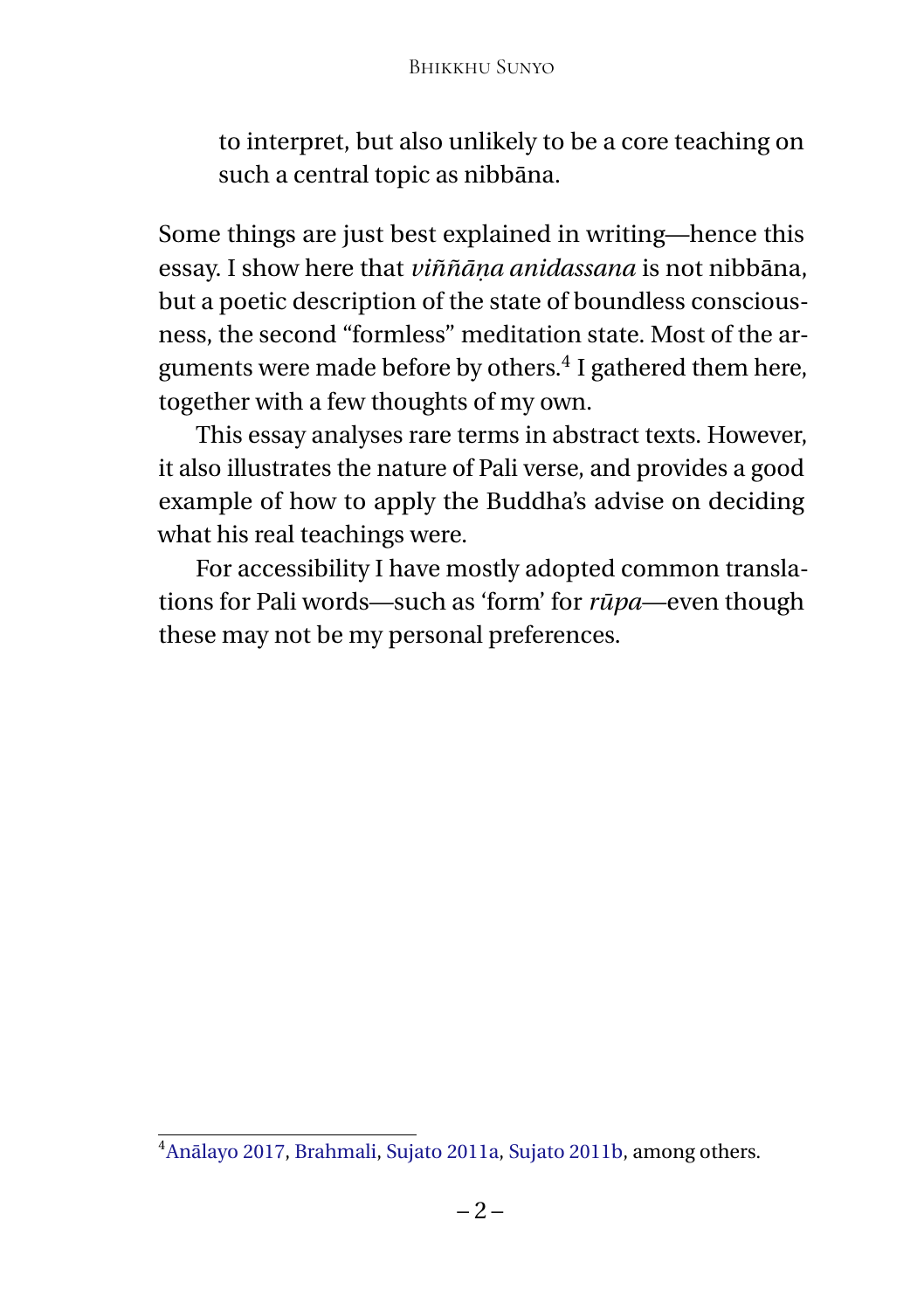### <span id="page-6-0"></span>The Kevaddha Sutta

As stated, the suttas mention *viññāṇa anidassana* twice: once in the Kevaddha (With Kevaddha) Sutta,<sup>5</sup> and once in the Brahmanimantanika (Invitation of a Brahmā) Sutta.<sup>6</sup> We will look at them separately.

In the Kevaddha Sutta the Buddha tells a layman named Kevaddha a story of an unnamed monk who ascends various heavens searching for an answer to a question. This monk's strategy is, to put it mildly, somewhat unusual. Monks ordinarily brought their questions directly to the Buddha or one of his close disciples. The story seems to be symbolic, the monk's astral travels being a metaphor for looking for enlightenment in the wrong place. The story specifically parodies brahmin ideas, because the gods, including Brahmā, all failed to answer the monk's question.

To put a long story short: After visiting higher and higher heavens while never finding an answer, the monk ends up asking Brahmā his question: "Where do the four elements—earth, water, fire, and air—cease without remnant?" He essentially wants to know where form (*rūpa*) ceases, because according

 $5$ <sub>[DN 11](https://suttacentral.net/dn11)</sub> 6<sub>MM</sub> 49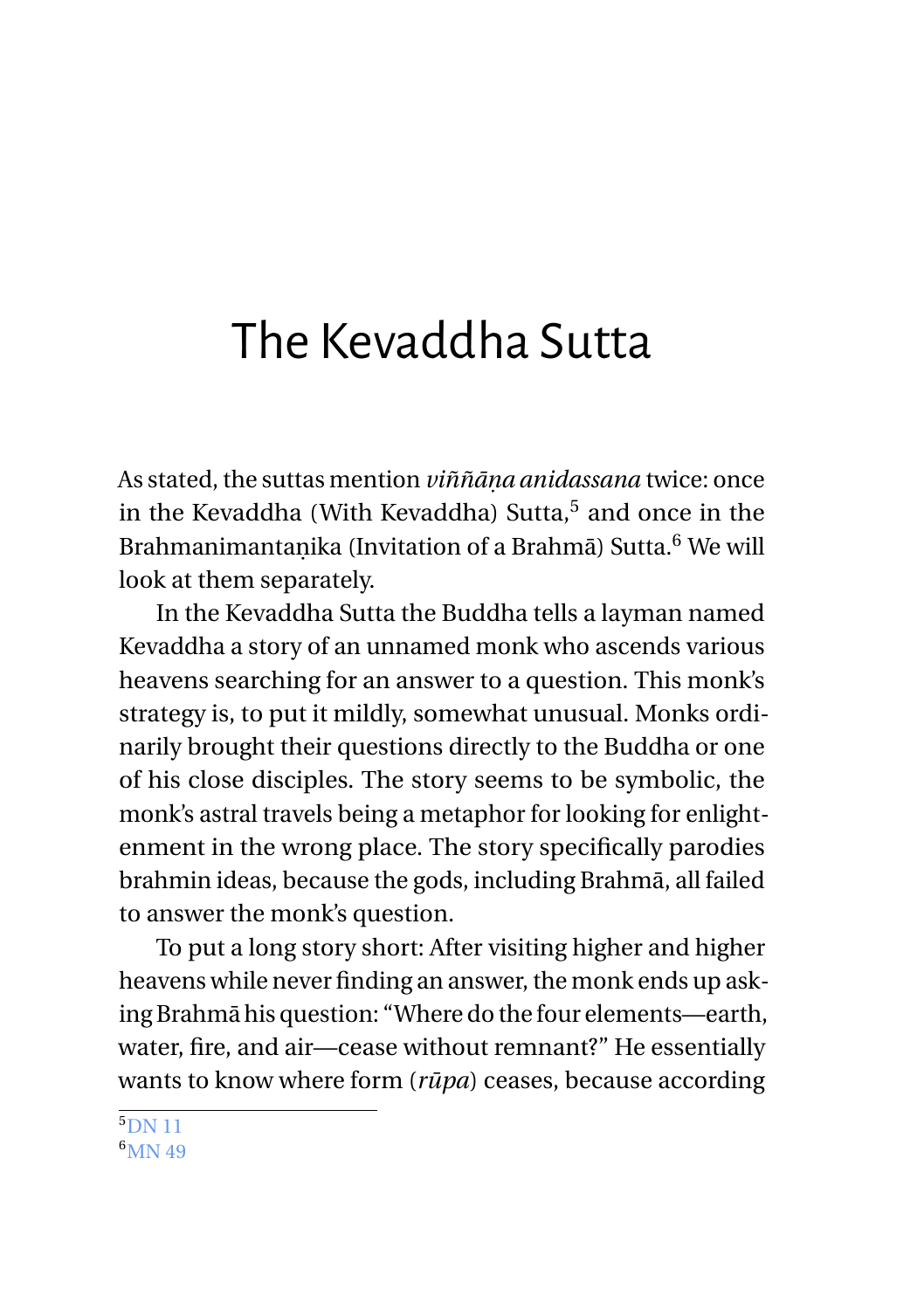to the ideas of the time "all form of whatever kind is the four elements".<sup>7</sup> Brahmā does not know the answer, so he sends the monk to the Buddha, who, when asked the same question, says it should be rephrased. He changes the question from "where do earth, water, fire, and air [i.e. form] cease without remnant?" to "where do earth, water, fire, and air *find no footing*?" (This change is quite significant, as we'll see later.) The Buddha then also adds a second question, asking where not only *rūpa*, but *nāma* ceases too. (*Nāma*, literally 'name', in this context means something like 'personal characteristics'. It stands for the immaterial aspects of an individual being, excluding consciousness. I will leave it untranslated.)

The Buddha presents the two questions in a six-line verse, and then answers those questions in two separate verses:

- [Q1] "Where do earth, water, fire, and air find no footing?
- [Q2] Where do the long and short, the small and gross, the fair and ugly where do nāma and form fully come to cease?

For that the explanation is:

- [A1] Boundless consciousness, invisible, fully shining: here earth, water, fire, and air find no footing.
- [A2] Here the long and short, the small and gross, the fair and ugly—

<sup>7</sup>[AN 11.17](https://suttacentral.net/an11.17)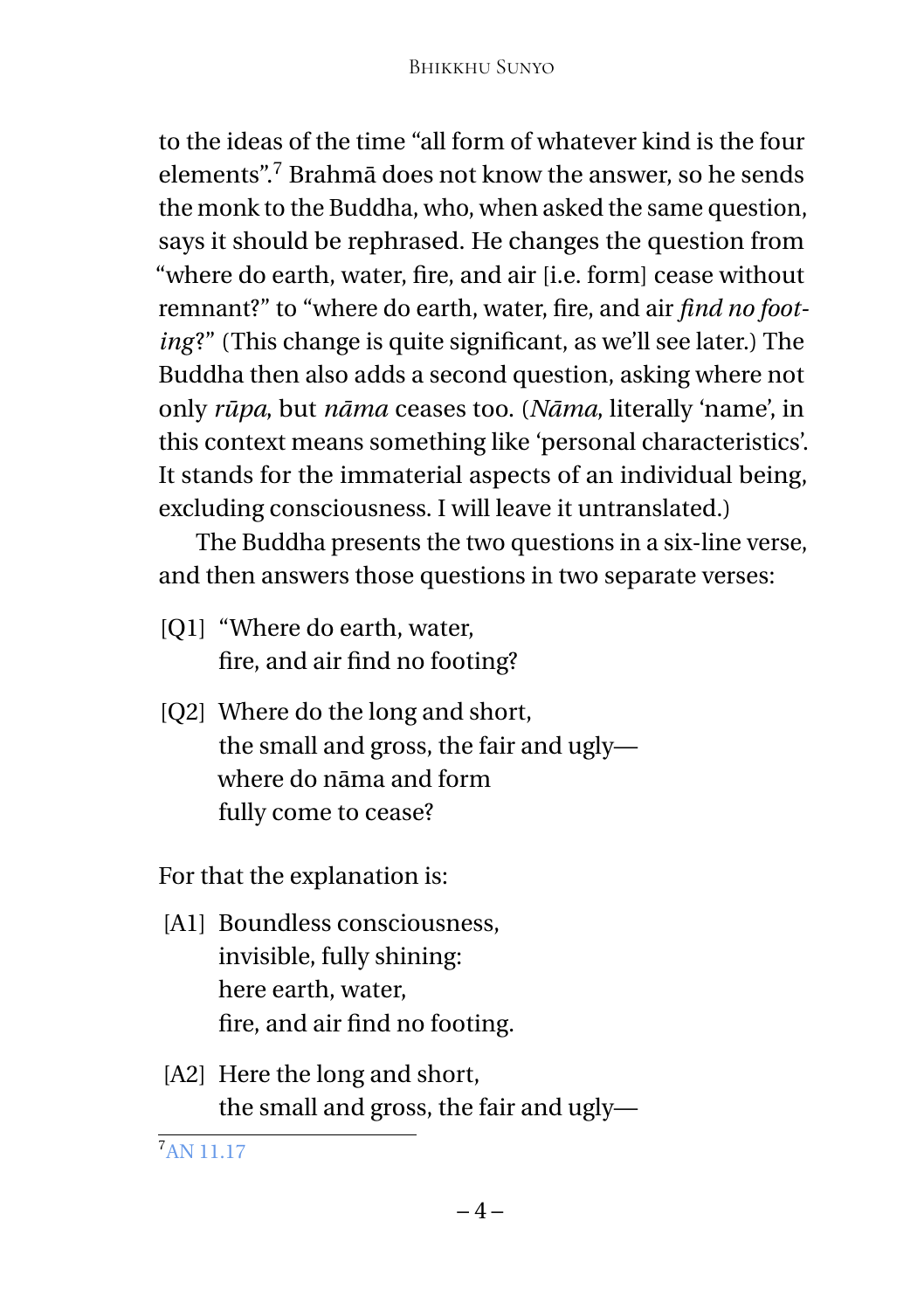here nāma and form fully come to cease: when consciousness ceases, then those come to cease." $8$ 

(A similar structure of multiple questions and answers exists in the Sutta Nipata.) $9$ 

But now comes the crux of the matter. Some interpret the two answer verses to contain one single answer—somewhat like this:

[A] "Boundless consciousness, invisible, fully shining: here earth, water, fire, and air find no footing, here the long and short, the small and gross, the fair and ugly here nāma and form fully come to cease: when consciousness ceases, then those come to cease."

This tiny change in punctuation—removing a period—turns it all into quite a riddle. Boundless consciousness now seems to be equal to the cessation of nāma and form, and therefore (if we also ignore the last two lines) to nibbāna.

9 [Snp 4.11](https://suttacentral.net/snp4.11)

<sup>8</sup>[DN 11](https://suttacentral.net/dn11) at 1.223: *'Kattha āpo ca pathavī, tejo vāyo na gādhati? Kattha dīghañca rassañca, aṇuṁ thūlaṁ subhāsubhaṁ; Kattha nāmañca rūpañca, asesaṁ uparujjhatī'ti? Tatra veyyākaraṇaṁ bhavati: 'Viññāṇaṁ anidassanaṁ, anantaṁ sabbato pabhaṁ; Ettha āpo ca pathavī, tejo vāyo na gādhati. Ettha dīghañca rassañca, aṇuṁ thūlaṁ subhāsubhaṁ; Ettha nāmañca rūpañca, asesaṁ uparujjhati; Viññāṇassa nirodhena, etthetaṁ uparujjhatī'ti.*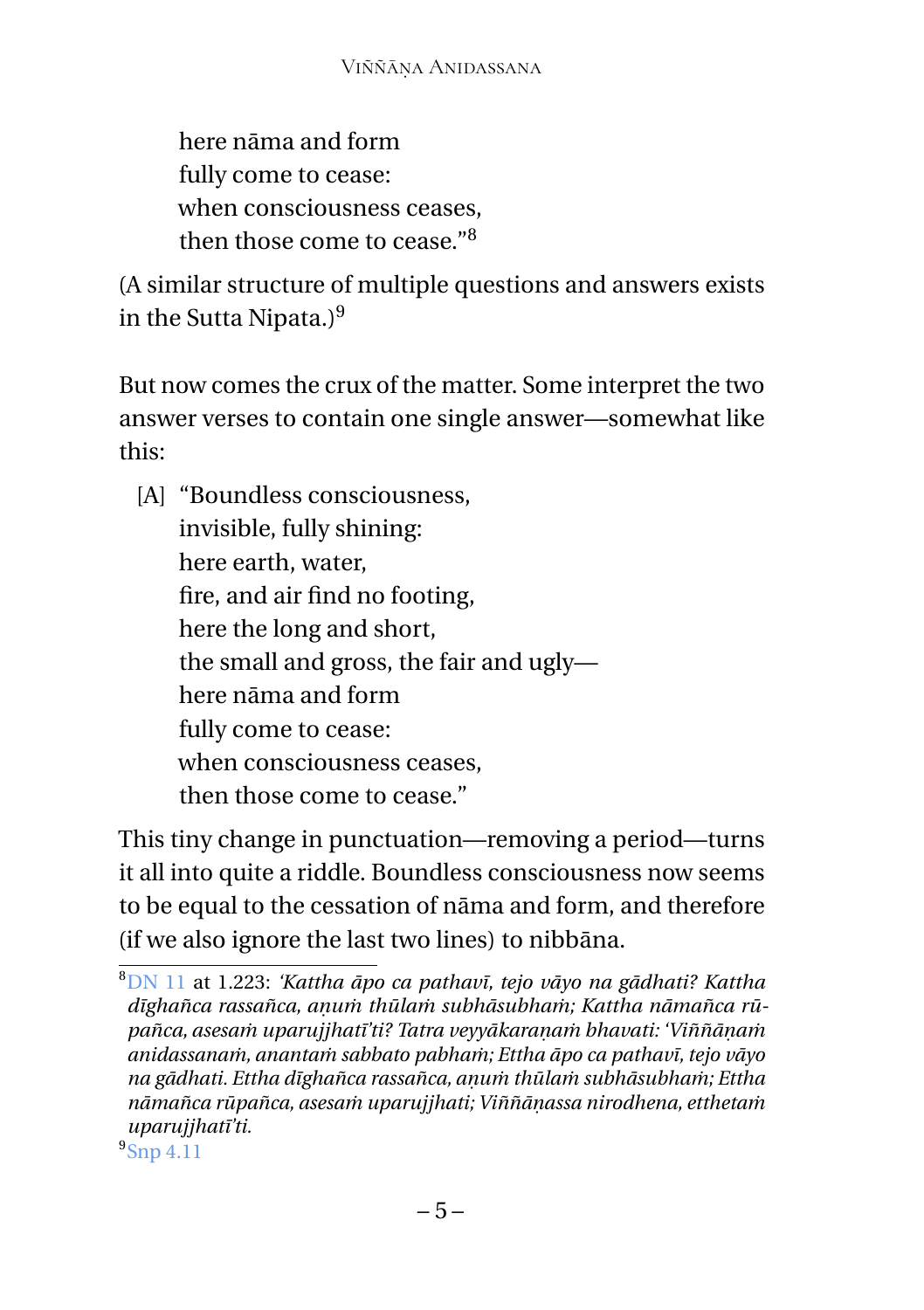The underlying problem is that the original Pali manuscripts do not have punctuation such as periods and question marks. Translators have to add these themselves, and it is not always obvious where to do so. In this case the various lines starting with the word 'here' can easily confuse. It may even be that the transition between the two answers is somewhat vague on purpose. The Buddha could be saying something like: "I got a lot of money … stolen from me!" The meaning only becomes clear when you come to the end, to the cessation of consciousness. This is a poetical device if anything, and we are talking about poems here.

Either way, there are various more concrete reasons to divide the answer verses into two:

- All translators seem to recognize there are two sentences in the question verse, because it has two main verbs: 'find a footing' and 'come to cease'. But many seem to miss that these two verbs ask very different things. 'To find no footing' means something very different than 'to cease'. This is exactly why the Buddha made the change in the monk's original question! So, there being two distinct questions, there should be two distinct answers too.
- The first answer ends with a main verb (*gādhati* 'find footing'), which in Pali commonly indicates the end of a sentence.
- Sentences only rarely run from one verse to the next.
- The first answer verse mentions the existence of a type of consciousness (boundless consciousness), the second the cessation of consciousness. These opposites are not both part of the same answer.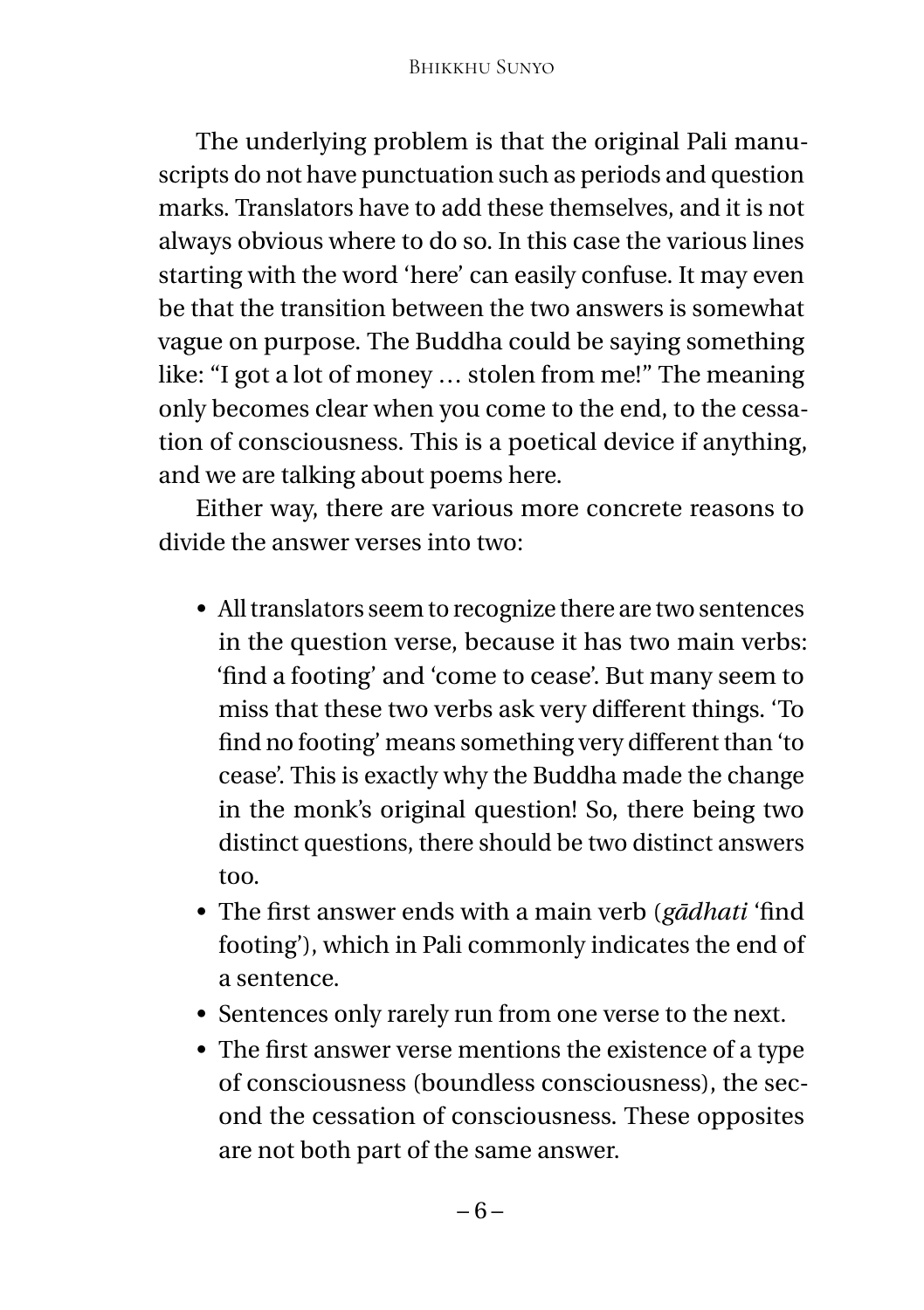• Most importantly, when seen as two seperate answers, the verses become standard teachings found throughout the suttas, not unique ones found only here (which they would be if *viññāṇa anidassana* were nibbāna).

The rest of this section clarifies this last statement in detail. But first it is important to emphasize that the questions and answers are all *verse*. Pali verse always needs to fit a certain pattern called 'meter'. To be able to comply to this meter, verses are very free in their use of words. They often depart from convention or even literal accuracy, using what is known as poetic licence. In the analysis of verse these matters should always be taken into account.

### THE FIRST OUESTION

<span id="page-10-0"></span>Let me isolate the first question and answer:

- [O1] "Where do earth, water, fire, and air find no footing?"
- [A1] "Boundless consciousness, invisible, fully shining: here earth, water, fire, and air find no footing."

Remember, the question essentially asks, "where does *form* find no footing?" The answer—"boundless consciousness, invisible, fully shining"—refers to the state of boundless consciousness, the second so-called formless state of meditation, also known as 'the base of infinite consciousness', or sometimes called 'the sixth jhāna'. This is evident from the words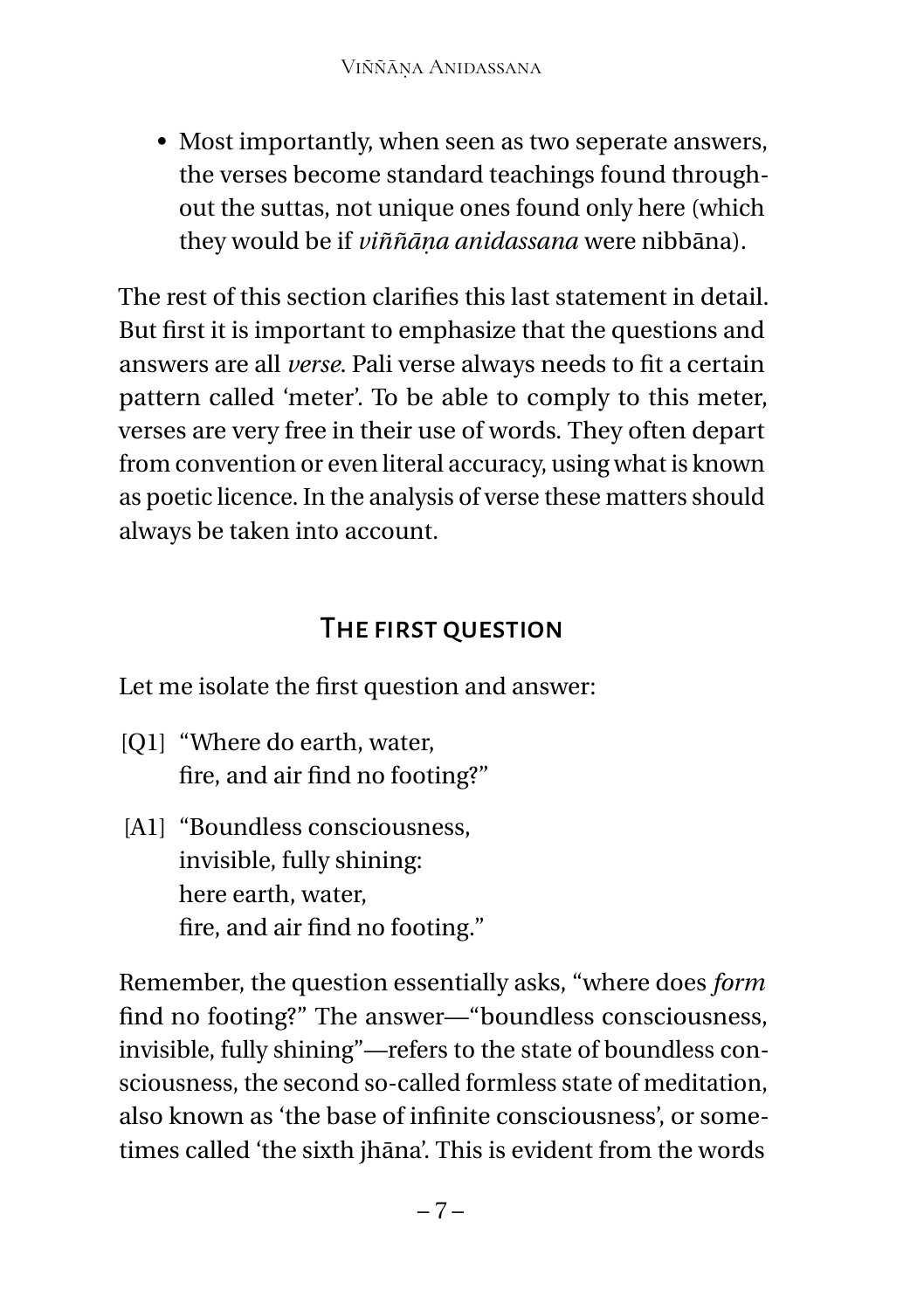'boundless' (*ananta*) and 'consciousness' (*viññāṇa*). Not only do these make up the very name of the state of boundless consciousness, they also describe its attainment in the common formula, "focusing on 'boundless consciousness', one attains the state of boundless consciousness."<sup>10</sup> The state of boundless consciousness is the only context in the suttas which uses the words 'boundless' and 'consciousness' together. It also occurs very frequently, so we should naturally assume the Buddha is referring to it here. Otherwise, if he would for example refer to nibbāna, he introduces here a teaching which is totally unique, in obscure verse, in just five words, out of which two would be easily mistaken as something else (namely the state of boundless consciousness).

In Pali the five words making up the answer are:

*viññāṇaṁ anidassanaṁ* (consciousness invisible) *anantaṁ sabbato pabhaṁ* (boundless fully shining)

These words seem to be forced into their particular order by the meter of the verse, which requires eight syllables in each line. As A.K. Warder, a leading scholar of Pali verse, wrote: "Poetic licence is most noticeable in the freedom of word order in verse."<sup>11</sup> This means 'boundless' can be taken as the central adjective describing 'consciousness', with 'invisible' and 'fully shining' being secondary to it. That is to say, the latter two apply not to 'consciousness', but to 'boundless consciousness' as a whole. It is not consciousness that is fully shining and

<sup>10</sup>E.g. [SN 28.6:](https://suttacentral.net/sn28.6) *'anantaṁ viññāṇan'ti viññāṇañcāyatanaṁ upasampajja viharāti.*

<sup>11</sup>[Warder](#page-28-2) p.354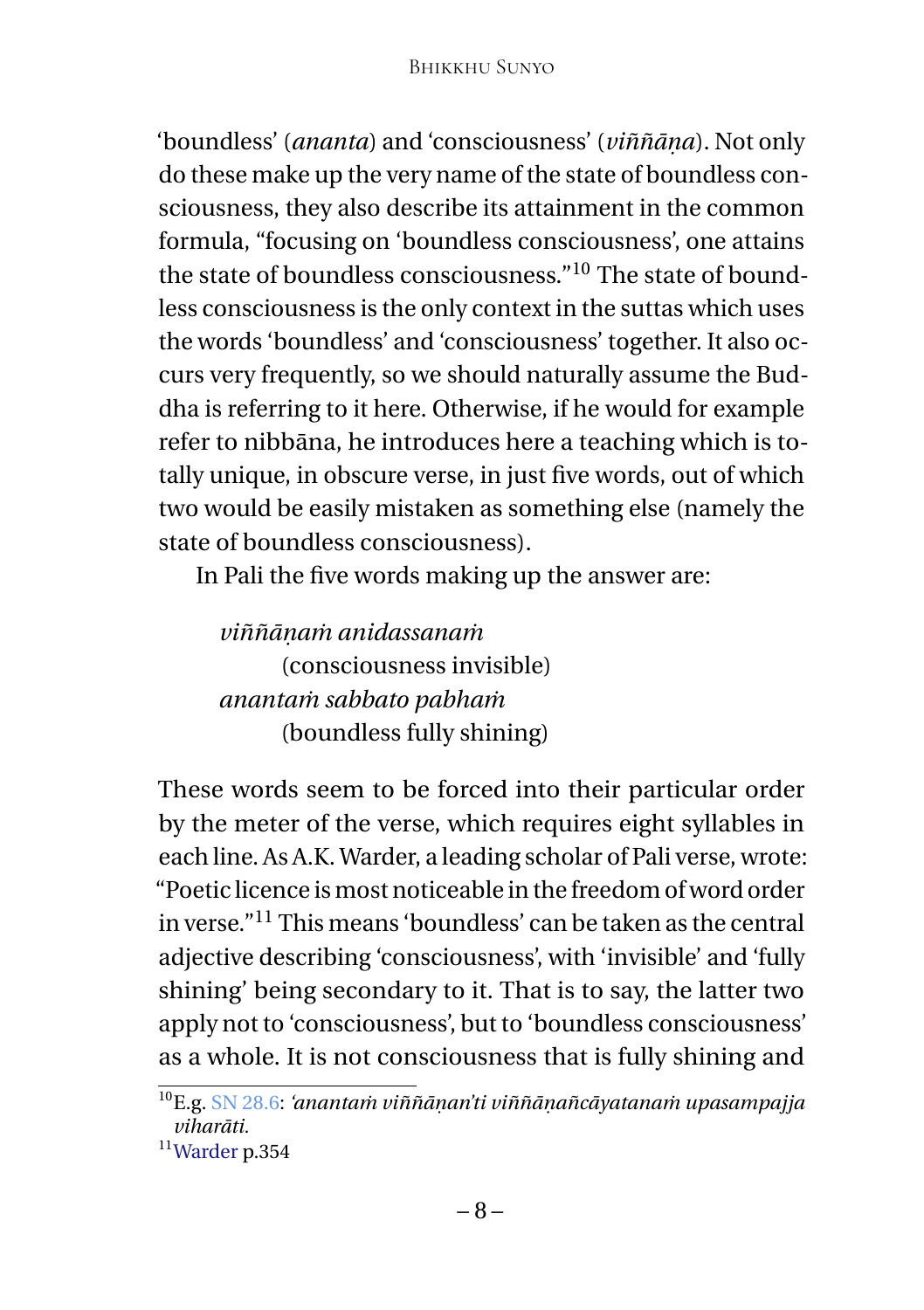invisible, it is *boundless consciousness* that is. I rearranged the words in my translation to clarify this. (Such rearrangement, let it be clear, is done often in translations of Pali.)

The term 'fully shining' (*sabbato pabhaṁ*) is a metaphor, of course. The state of boundless consciousness does not literally give off light. It refers to the absence of the five mental hindrances in deep meditation. As the Upakkilesa (Impurities) Sutta in the Aṅguttara Nikāya says: "when the mind is freed from these five impurities [i.e. hindrances] it is *shining*."<sup>12</sup> The suttas often compare a mind in deep meditation to something that gives off light, most commonly a fire.<sup>13</sup>

Aside from the hindrances, another thing that is notably absent in the state of boundless consciousness is perceptions pertaining to 'form'<sup>14</sup> (which I understand to be a subtle mental perception of "bounded space", not a perception of the body). This is addressed by *anidassana*, translated here quite literally as 'invisible'. Since the meaning of *rūpa* includes 'appearance',<sup>15</sup> *arūpa* means 'without appearance', thus 'invisible'. This translation is in accordance with the apparent meaning of *anidassana* in the Saṅgīti Sutta, which mentions visible form and invisible form (i.e. material form

<sup>12</sup>[AN 5.23:](https://suttacentral.net/an5.23) *Yato ca kho, bhikkhave, cittaṁ imehi pañcahi upakkilesehi vimuttaṁ hoti […] pabhassarañca*.

<sup>13</sup>E.g. [MN 140](https://suttacentral.net/mn140) at 3.243, [SN 51.22,](https://suttacentral.net/sn51.22) [AN 3.102,](https://suttacentral.net/an3.102) [Thag 20.1,](https://suttacentral.net/thag20.1) [Dhp 387](https://suttacentral.net/dhp)

 $^{14}$ E.g. [AN 9.31:](https://suttacentral.net/an9.31) "For one who has attained the base of boundless space, the perception of form has ceased. For one who has attained the base of boundless consciousness, the perception present in the base of boundless space has ceased.". C.f. [AN 10.6](https://suttacentral.net/an10.6) where in a list of (gradual) cessation of perception the formless attainments follows the four elements, i.e. form.

<sup>15</sup>Cf. e.g. [Rhys Davids](#page-27-4)*, PED*: "*Rūpa*: form, figure, appearance, principle of form, etc."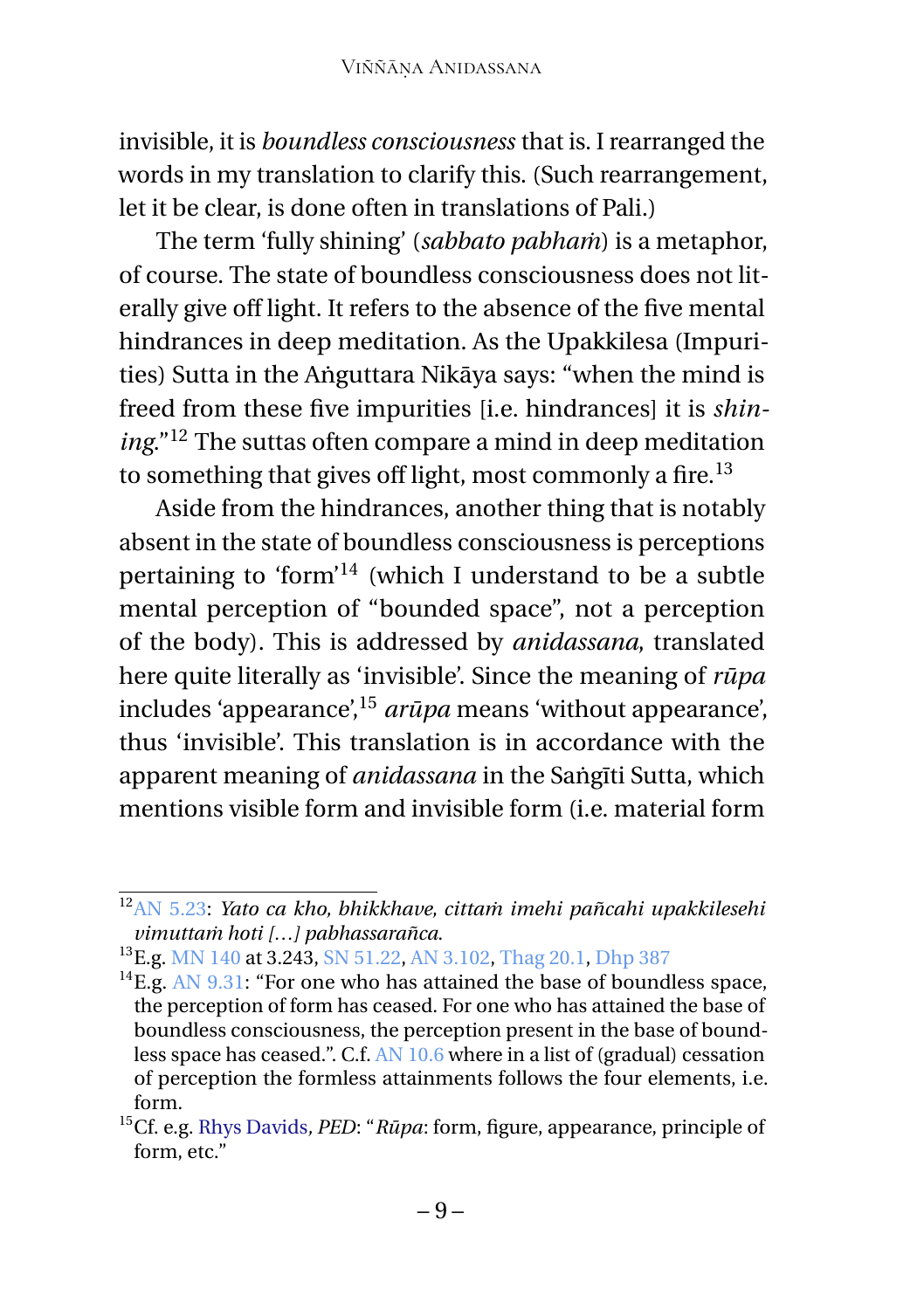and the more subtle types such as in meditation).<sup>16</sup> The only other text that gives a useful context for *anidassana* is the Kakacūpama Sutta, which says one can not paint the sky because "the sky is without form, invisible" (*ākāso arūpī anidassano*).<sup>17</sup> Here we see *anidassana* indeed as a synonym of *arūpa*. 18

We should not need to look for a deeper meaning behind *anidassana*, because, as accurately stated by Warder again, in verse "the need to fit the sentence to the meter influences the choice of vocabulary, so that unusual synonyms and rare words may be used."<sup>19</sup> *Anidassanaṁ* fits this perfectly: it is a rare and unusual synonym which supplies the meter *arūpaṁ* and *anantaṁ* could not. In summary, all it does is metaphorically describe the absence of form in the state of boundless consciousness, the second formless state.

Let's return to the question, "where does form find no footing?" Why is the answer the second formless state and not the first? This is because form can still "find a footing" in the first formless state, the state of boundless space. According to Sariputta in the Nibbānasukha Sutta, a perception pertaining to form can infiltrate this state and bring the mind back to the fourth jhāna: "After the complete transcendence of perceptions of forms, […] focusing on boundless space, a monk attains the state of boundless space. If in that state he begins

<sup>16</sup>[DN 33](https://suttacentral.net/dn33) at 3.217: *Tividhena rūpasaṅgaho: sanidassanasappaṭighaṁ rūpaṁ, anidassanasappaṭighaṁ rūpaṁ, anidassanāppaṭighaṁ rūpaṁ*, "The threefold classification of form: visible tangible form, invisible tangible form, and invisible intangible form."

 $17$ [MN 21](https://suttacentral.net/mn21)

<sup>18</sup>Cf. [Anālayo 2017](#page-27-2) p.13: "This [*anidassana*] also occurs in a description of space, which is said to be immaterial, *arūpa*, and invisible, *anidassana*, a context where the two terms seem to function as near synonyms." <sup>19</sup>[Warder](#page-28-2) p.354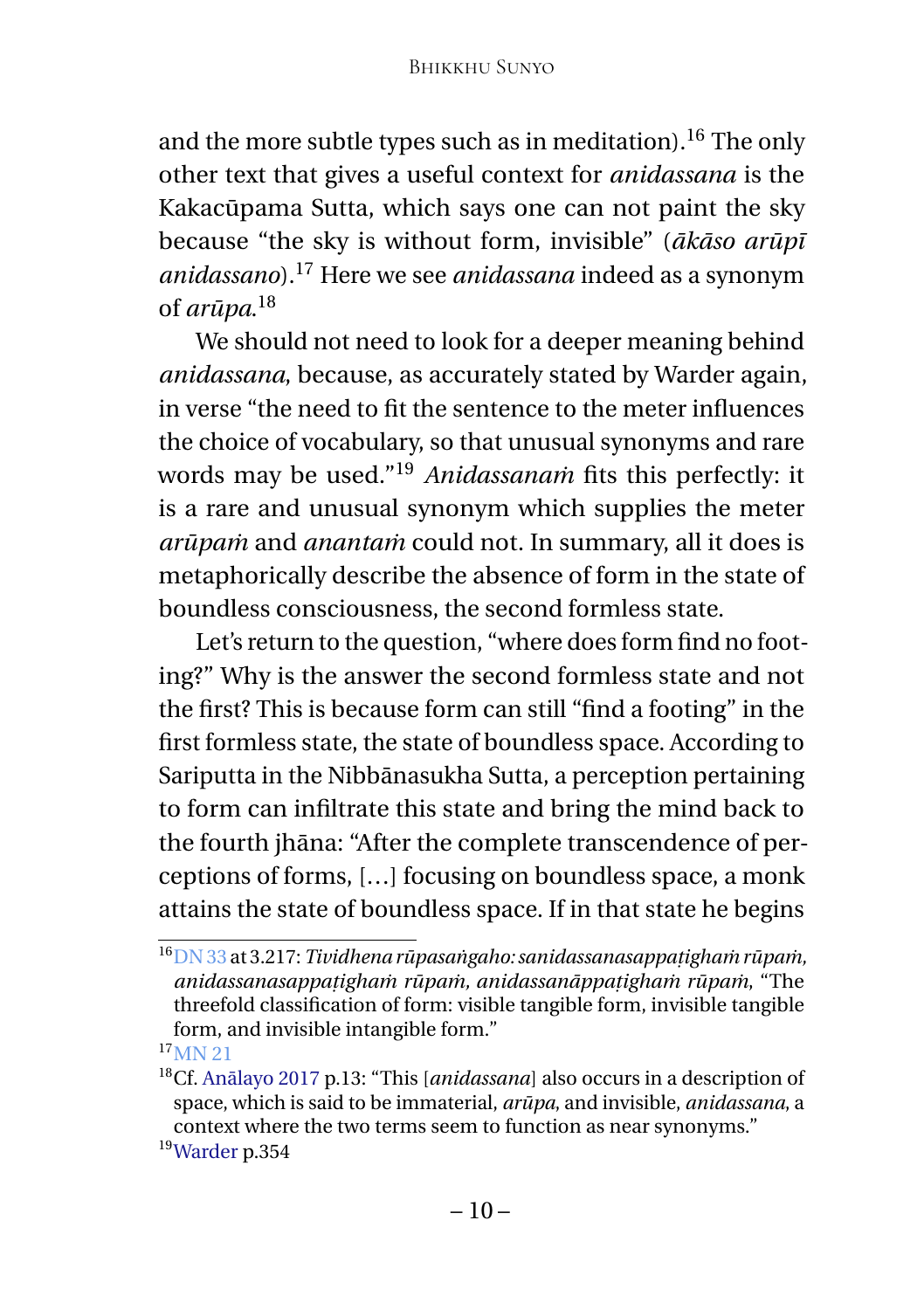to perceive or focus back on forms, that will be an affliction to him."<sup>20</sup> The state of boundless consciousness is the lowest meditative state which can not be directly disturbed by such perceptions, and therefore it is "where form finds no footing".

The state of boundless consciousness is still just a temporary escape from form, however, which explains why the Buddha changed the monk's question from "where do earth, water, fire, and air [i.e. form] *cease without remnant*?", which implies permanent cessation, to "where do earth, water, fire, and air *find no footing* ?", which only implies a temporary inability to infiltrate. This change in the question can not be explained if the boundless consciousness of the Kevaddha Sutta were to be a permanent escape from form, like nibbāna.

As a sidenote, two other Pali suttas contain verses with the phrase "where earth, water, fire, and air find no footing"<sup>21</sup> and one has a similar line in an inspired utterance, which is technically prose, but is still very poetical. $^{22}$  These three suttas all refer to the cessation of the aggregates (*khandhas*) after the death of an enlightened one, often called parinibbāna.<sup>23</sup> This does not pose any problems for the ideas laid out above, because form not only finds no footing in the state of boundless consciousness, but after parinibbāna finds no

 ${}^{22}$ [Ud 8.1](https://suttacentral.net/ud8.1)

<sup>20</sup>[AN 9.34](https://suttacentral.net/an9.34)

<sup>&</sup>lt;sup>21</sup>[SN 1.27](https://suttacentral.net/sn1.27) & [Ud 1.10.](https://suttacentral.net/ud1.10) The Chinese parallels of SN 1.27 ( $S\bar{A}$  601 and  $S\bar{A}$ -2.176) appear not to have "where earth, water, fire, and air find no footing". Cf. [Sujato 2011b.](#page-28-1)

<sup>&</sup>lt;sup>23</sup>[SN 1.27](https://suttacentral.net/sn1.27) mentions the cessation of *nāmarūpa*. In [Ud 1.10](https://suttacentral.net/ud1.10) the verses were spoken when monks asked about the faith of the arahant Bāhiya who just passed away. [Ud 8.1](https://suttacentral.net/ud8.1) mentions the absence of all form and the formless. All other factors in this inspired utterance describe the end of rebirth from different perspectives. So all three texts are about nibbāna after death.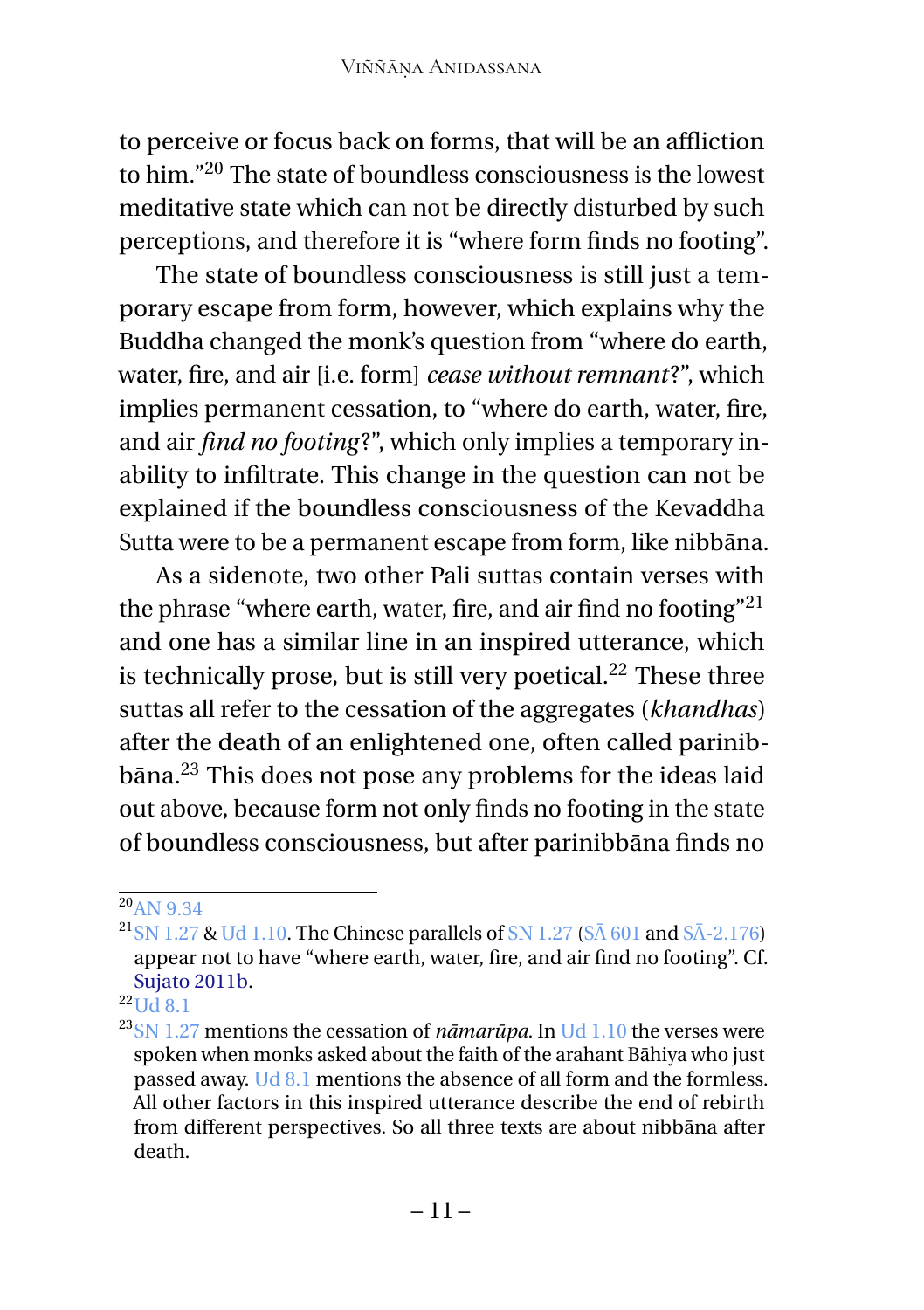footing anywhere either. In other words: "where earth, water, fire, and air find no footing" is just a partial description of parinibbāna that also applies to the state of boundless consciousness. Just because it refers to parinibbāna in these suttas, does not mean it also does in the Kevaddha Sutta. A line of verse can describe one thing in one context, and another thing in another context. This is quite common in the suttas. An example is found right here in the Kevaddha Sutta. The line "the long and short, the small and gross, the fair and ugly", which has such a deep meaning here, elsewhere simply refers to things one should not steal.<sup>24</sup>

#### The second question

<span id="page-15-0"></span>Here are the second question and answer again:

- [Q2] "Where do the long and short, the small and gross, the fair and ugly where do nāma and form fully come to cease?"
- [A2] "Here the long and short, the small and gross, the fair and ugly here nāma and form fully come to cease: when consciousness ceases, then those come to cease."

Remember that this question was not originally asked by the monk, but was added by the Buddha. The Buddha did so to

 $24$ [MN 98](https://suttacentral.net/mn98) at 2.121 & [Dhp 409](https://suttacentral.net/dhp)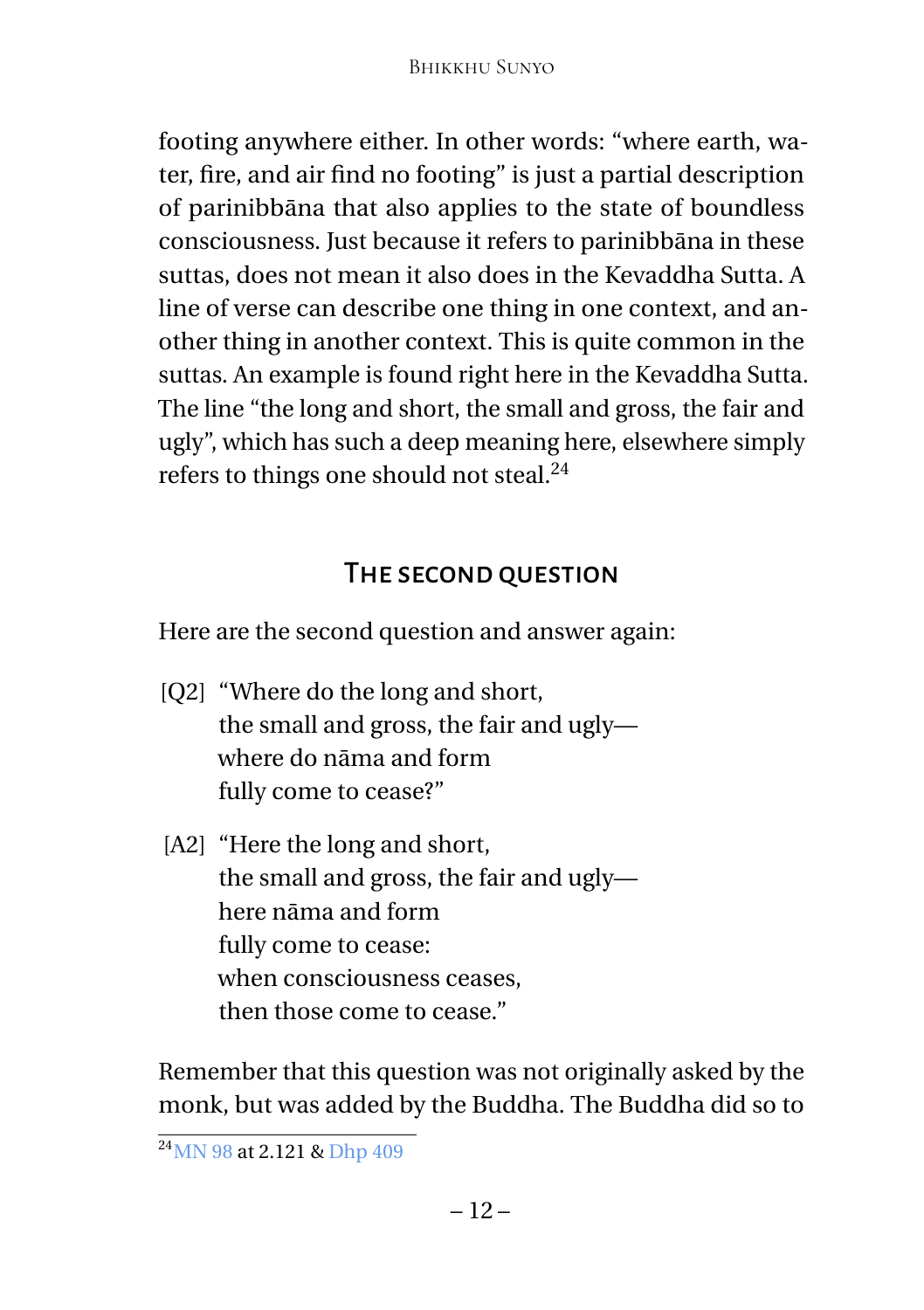indicate the monk's quest for the cessation of form did not reach far enough. The formless, included in nāma, must cease as well.

The answer reflects a teaching found at least a hundred times elsewhere in the Pali Canon: "when consciousness ceases, nāma and form will cease"—a stock phrase of Dependent Arising.<sup>25</sup> So here too, just as with the first question, the Buddha rephrases a teaching his audience would have been familiar with.

We find the same teaching in the Ajita's Question Sutta in the Pārāyana Vagga:<sup>26</sup>

"As to where nāma and form fully come to cease: when consciousness ceases, then those come to cease."

This verse is virtually identical to the Kevaddha Sutta. Yet the Ajita's Question Sutta makes no mention of *viññāṇa anidassana* or anything alike. The verse stands on its own as a complete teaching. This confirms that in the Kevaddha Sutta "where nāma and form fully come to cease" is only connected to the cessation of consciousness, not to *viññāṇa anidassana*.

Now nearing the end of Kevaddha Sutta, we can assume the astral-traveling monk of the story understood the Buddha's teachings, since after the verses nothing else is asked. And after being told the story, Kevaddha also asks no further. Throughout the suttas the Buddha is repeatedly asked to explain short statements he made, so the fact that neither

<sup>25</sup>*viññāṇanirodhā nāmarūpanirodho* in e.g. [SN 12.1.](https://suttacentral.net/sn12.1)

<sup>26</sup>[Snp 5.2:](https://suttacentral.net/snp5.2) *yattha nāmañca rūpañca, asesaṁ uparujjhati; viññāṇassa nirodhena, etthetaṁ uparujjhati.*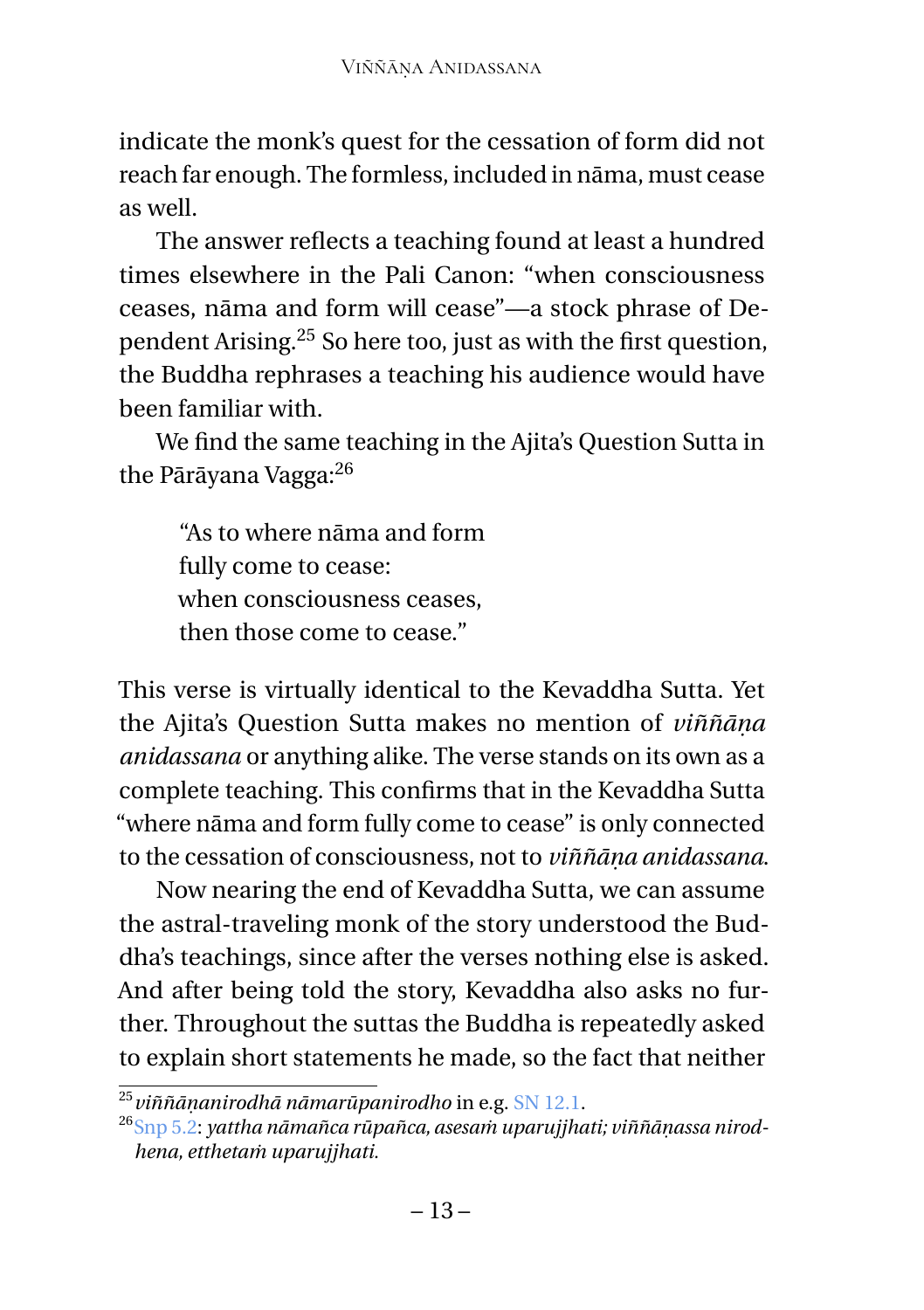the monk nor Kevaddha asked for an explanation, indicates that the verses included no concepts that were new to them. They contained standard teachings. And this is how verse always works in the canon: it gives summaries, in florid language that's meant to inspire rather than inform. It does not introduce unique and elevated teachings, especially not on something as central to the Buddha's thought as nibbāna.

The monk and Kevaddha may have only understood things on a theoretical level, though, because neither is said to have gained any noteworthy insights afterwards. This can be taken as another indication that these verses contain nothing special. If they contained a unique, deep teaching, we could expect it to be received with a bang. But instead we are treated with an anticlimax: Kevaddha was just "happy with what the Buddha said". Compare this for example with the Fire Discourse,<sup>27</sup> where a thousand monks are said to have become enlightened. And all this text says about consciousness is that "it is burning".

For completeness, here are some more technicalities concerning the second question and answer:

- The phrase "long, short, small and gross, and fair and ugly" is obviously poetical, even in English. Elsewhere the exact same phrase refers to what should not be stolen,<sup>28</sup> so it seems to simply mean 'everything'. This makes contextual sense, since when consciousness and nāmarūpa cease, all suffering ceases.
- The word *nirujihati* ('cease') of the monk's original question is not adopted by the Buddha in his question,

 $27$ [SN 35.38](https://suttacentral.net/sn35.38)

<sup>&</sup>lt;sup>28</sup>[MN 98](https://suttacentral.net/mn98) at 2.121 & [Dhp 409](https://suttacentral.net/dhp)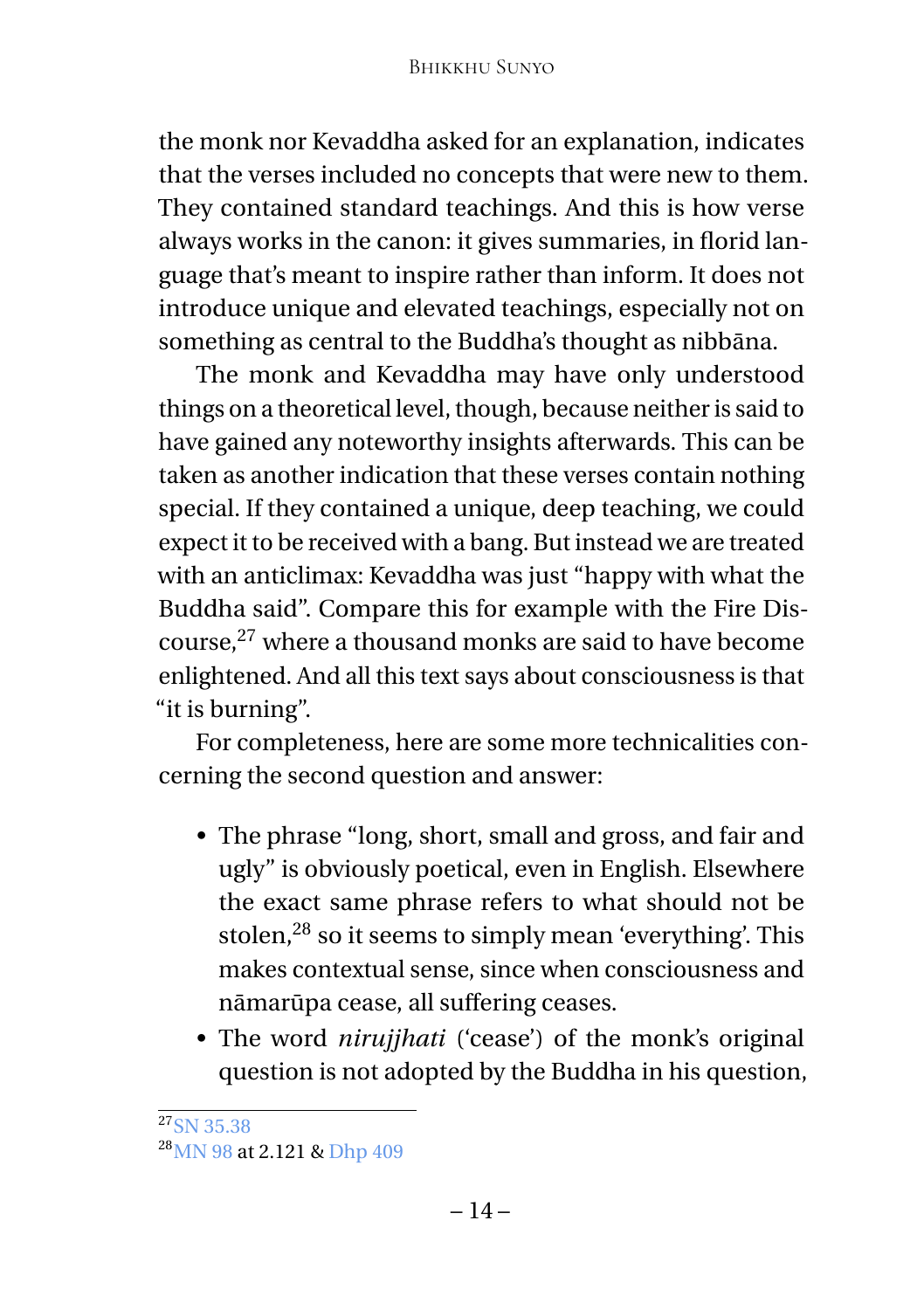but changed for the synonomous *uparujjhati* ('come to cease'). This is another instance of adjusting to the meter. *Uparujjhati* is one syllable longer, making the line the required eight syllables long. A change of prefix (in this case *upa*- for *ni-*) to make a word fit the meter is common. As Warder states: "[In verse] a prefix may be dropped or added where the meaning of the sentence will tolerate a slight change of nuance."<sup>29</sup> *Uparujjhati* is almost exclusively used in verse, supporting this case.

- Contrary to what others have argued, *uparujjhati* is simply a synonym of *nirujjhati*, and it does not mean 'hold in check' or something alike. This is clear from all other contexts the word is used in. To give one example: "They who understand suffering, the origin of suffering, and where suffering totally, fully comes to cease (*uparujjhati*) […]"<sup>30</sup> Here *uparujjhati* of course refers to *dukkha-nirodha*, the *cessation* of suffering, not its "holding in check".
- The word 'here' (*ettha*) can mean 'here' in the widest sense of the word: 'at this place', 'in this state', 'at this time', or 'in this case'. The latter two are applicable here, since the ceasing of consciousness is not a place but an event.

On a more speculative note, the search for the cessation of form is reminiscent of certain ideas found in Brahmanism. Put briefly, some brahmins thought that by shedding their own form they could merge with the *Brahman*, the univer-

<sup>29</sup>[Warder](#page-28-2) p.354

 $30$ [SN 56.22](https://suttacentral.net/sn56.22)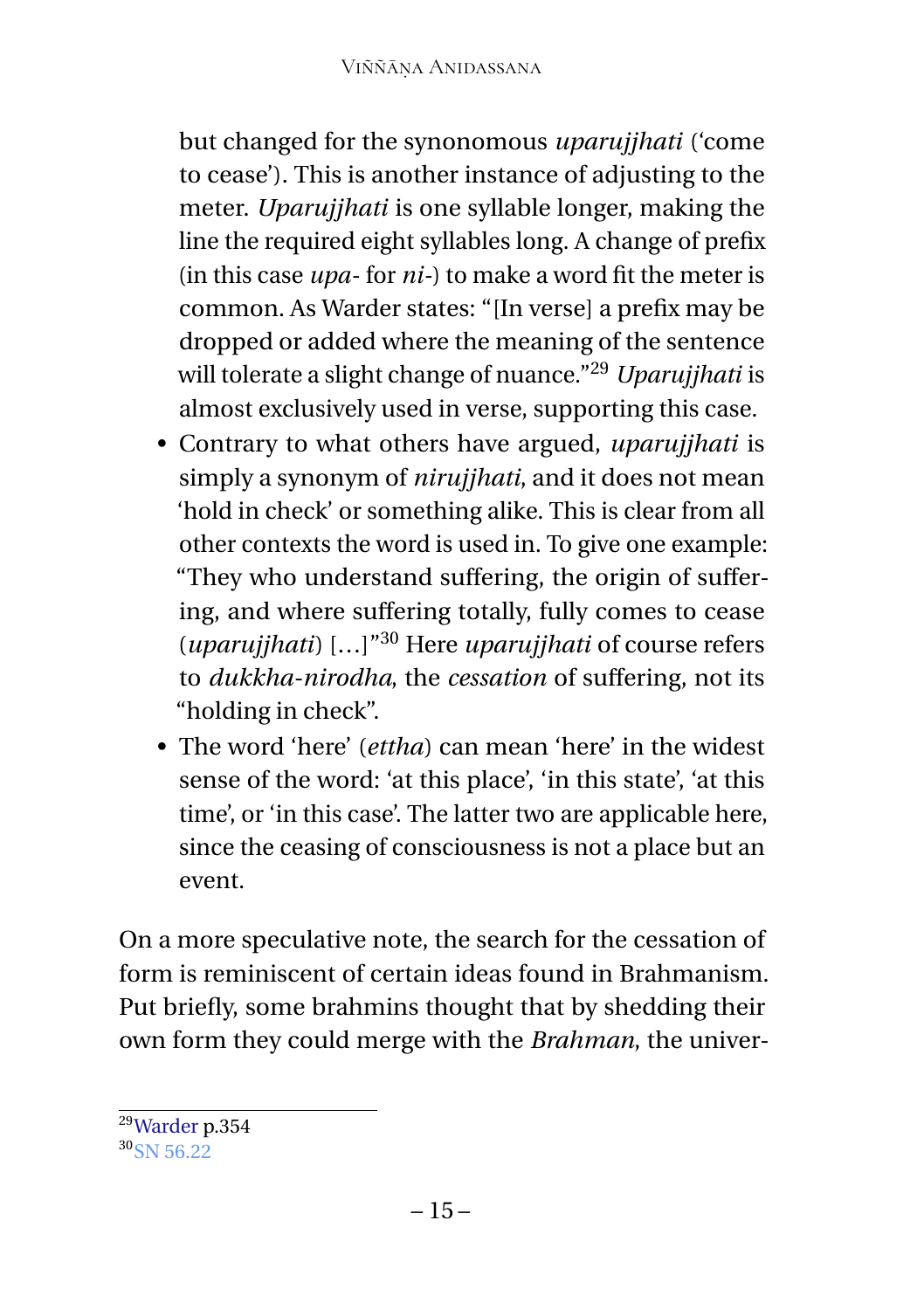sal consciousness.<sup>31</sup> This may explain why the Buddha tells Kevaddha a story wherein he shows his knowledge to be superior to Brahmā (who brahmins took as the highest manifestation of *Brahman*), while specifically mentioning the cessation of consciousness. Interestingly, the brahmin texts, the Upaniṣads, also describe *Brahman* as 'boundless'.<sup>32</sup>

To summarize, the verses of the Kevaddha Sutta poetically rephrase two teachings encountered throughout the suttas: (1) the state of boundless consciousness and (2) the cessation of consciousness along with nāmarūpa.

 $31$ Cf. e.g. [Falk](#page-27-1) p.15ff.

<sup>32</sup>E.g. Taittirīya Upaniṣad 2.1.1: *satyaṁ jñānaṁ anantaṁ brahma, yo veda*: "They who know Brahman as Truth, as knowledge, as boundless …"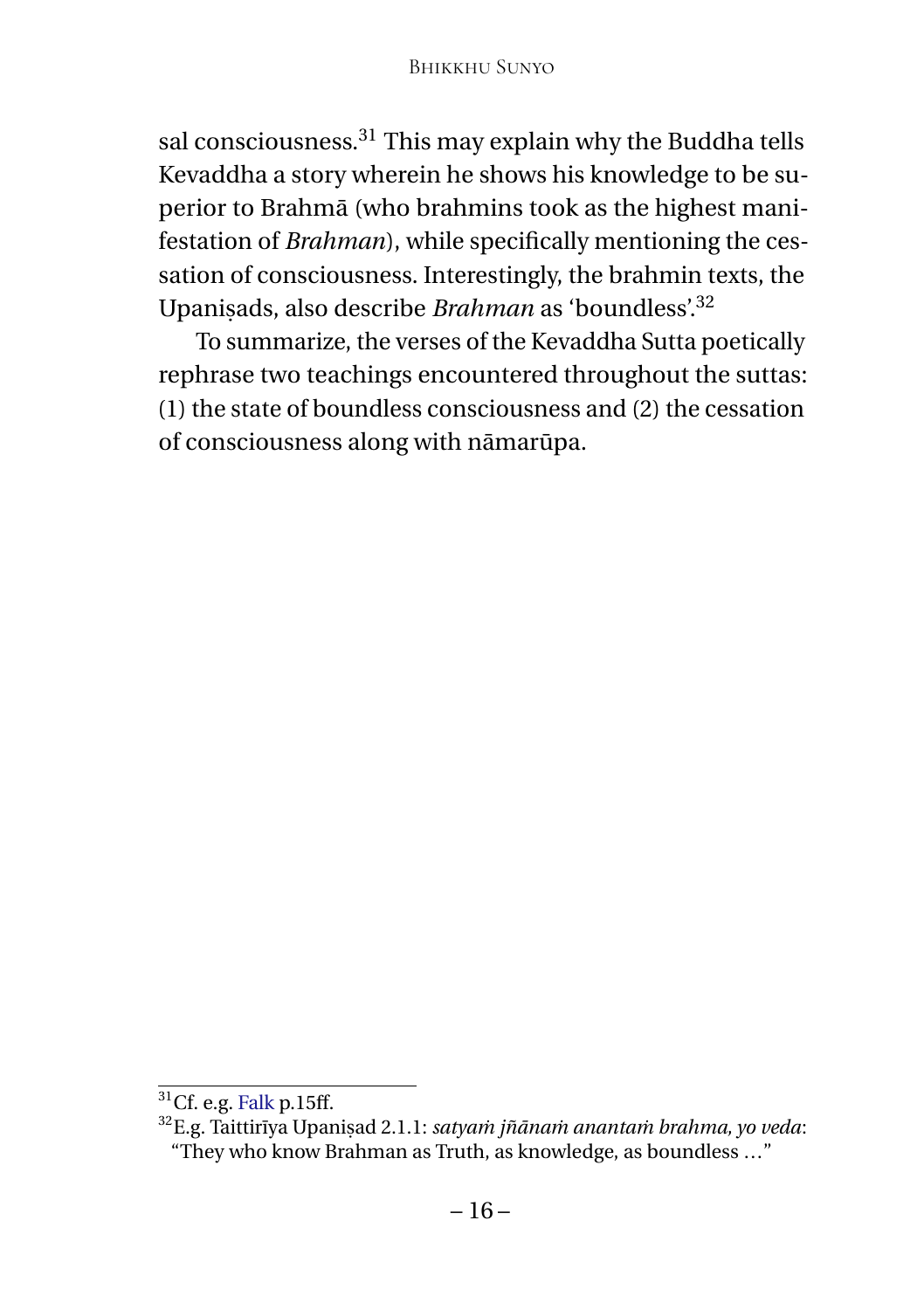## <span id="page-20-0"></span>The Brahmanimantaṇika Sutta

The only other occurrence of *viññāṇa anidassana* is found in the Brahmanimantanika Sutta, $33$  which portrays a discussion between the Buddha and Brahmā Baka. Here too, just like in the Kevaddha Sutta, the Buddha shows his knowledge to be superior to a Brahmā god. The passage we are concerned with is abstract and not easy to translate. It says something like this:

"Boundless consciousness, invisible, fully shining: that is outside the solidity of earth, outside the wetness of water, the heat of fire, the movement of air, the being of beings, the godhood of the gods, the Creator-hood of the Creator, the Brahmāhood of Brahmā, the Streaming Radiance of [the Gods of ] Streaming Radiance, the Refulgent Glory of [the Gods of] Refulgent Glory, the Great Fruit of [the Gods of] Great Fruit, the Overlordship of the Overlord, and outside the allness of all."<sup>34</sup>

<sup>33</sup>[MN 49](https://suttacentral.net/mn49)

<sup>34&</sup>lt;sub>MN</sub> 49 at 1.329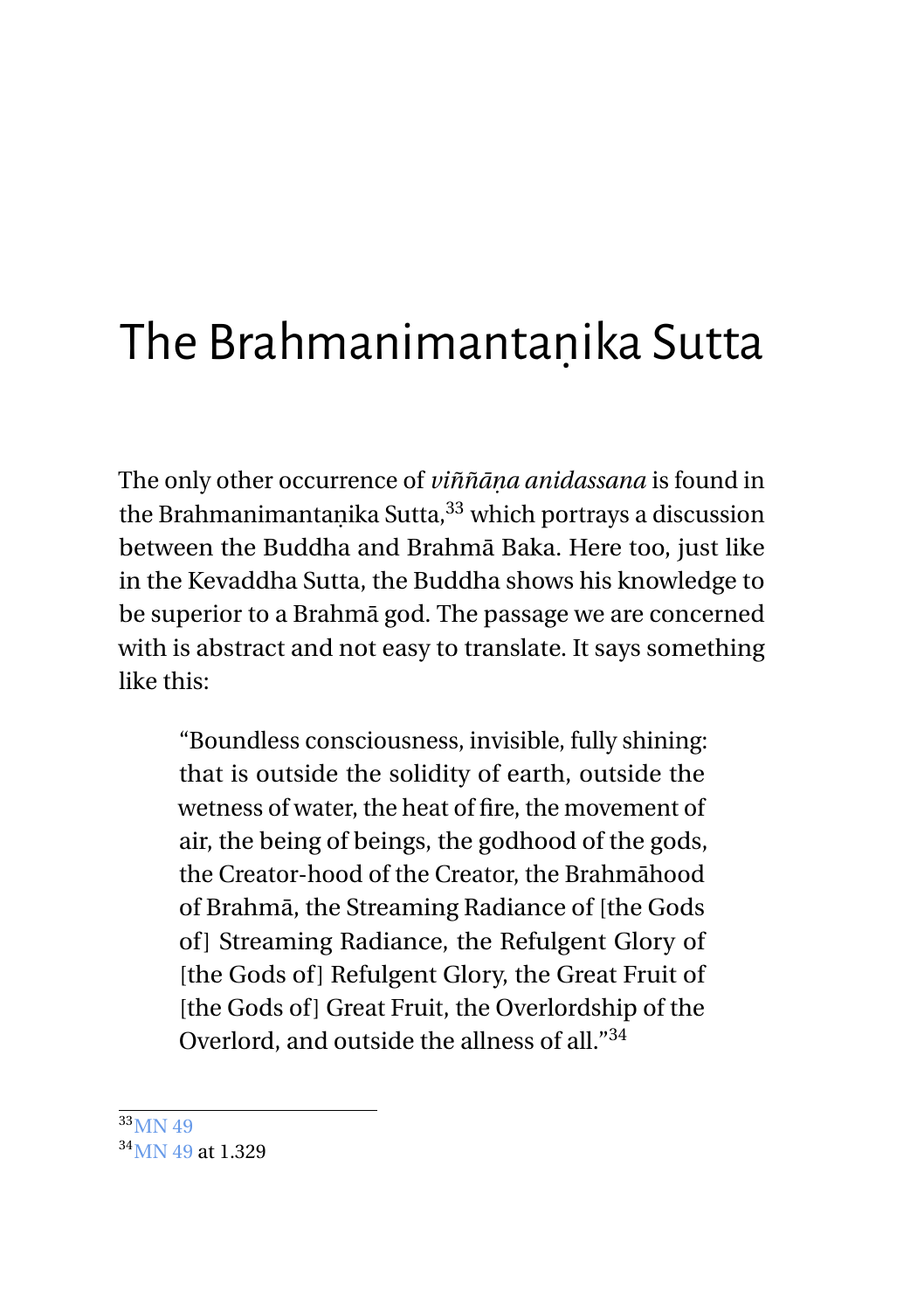Given the clarity of the phrase in the Kevaddha Sutta, it would make sense for "boundless consciousness, invisible, fully shining" to refer the state of boundless consciousness here too. The four elements and the various worlds mentioned are indeed all part of the realm of forms, existing outside of this formless state.<sup>35</sup> "The allness of all" poses a problem, though, as it can be interpreted to include the formless, and thus the state of boundless consciousness itself. But there are some ways to reconcile this.

First option. Although 'all' (*sabba*) elsewhere occasionally refers to the six senses,<sup>36</sup> this does not have to be the case here. 'All' is an indefinite word which (in both English and Pali) does not have a single fixed meaning. Here 'all' could just refer to the four elements and all the heavenly worlds mentioned before it, which together make up all the form realms. Considering how detailed the enumeration of these worlds is, we could expect a similar enumeration for the formless realms, if these were also included in 'all'. That this does not happen suggests that 'all' here only means all the form realms.

The second option relies on the fact that the different Pali versions disagree on who spoke the words quoted above. Only the Burmese edition attributes them to the Buddha; the Thai, Sri Lankan and PTS editions all attribute them to Brahmā Baka.<sup>37</sup> Moreover, the Burmese version is broken, missing an *iti* (end quote marker) after the passage, which is be needed to give the word back to Baka. So it too does not fully attribute boundless consciousness to the Buddha. In

<sup>35</sup>Cf. Bodhi in Ñāṇamoli n.509.

<sup>36</sup>[SN 35.23.](https://suttacentral.net/sn35.23) Cf. [SN 35.28.](https://suttacentral.net/sn35.28)

<sup>37</sup>I rely on [Anālayo 2010](#page-29-1) p.297 n.158.]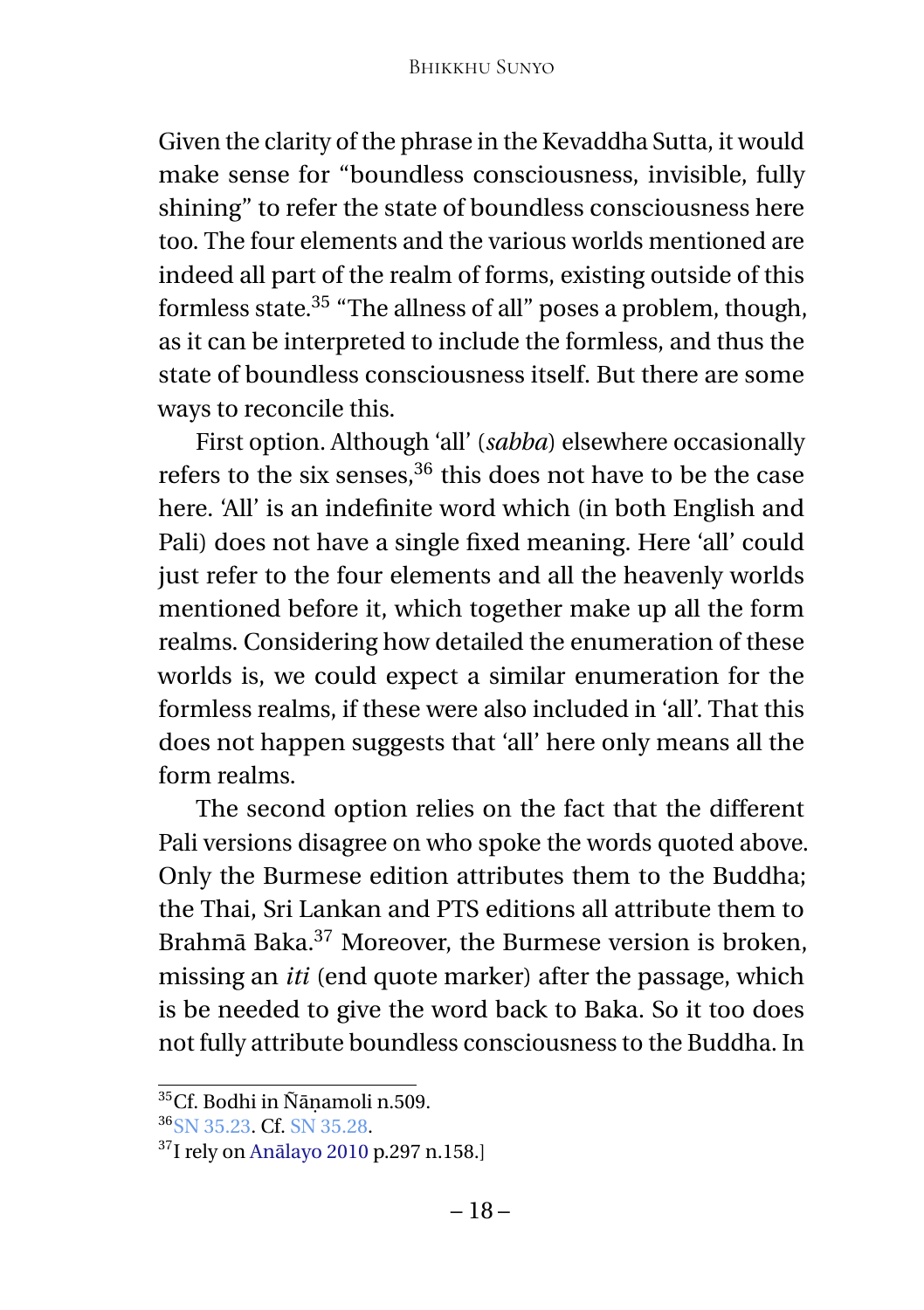the Chinese parallel in the Madhyama Āgama the exchange is very different, but it also has Baka making a claim to be "conscious of boundless elements", not the Buddha.<sup>38</sup>

Some translators follow the majority of editions and attribute the lines to Baka,<sup>39</sup> while others follow the unique Burmese edition and attribute them to the Buddha.<sup>40</sup> The latter might do so because the Buddha spoke the same lines in the Kevaddha Sutta, but there is no reason why Baka could not have spoken them here. Lines of verse continually reoccur throughout the Nikāyas, being spoken by different people. Adopting verses of others seems to have been a common practice of the time.

There are also some good contextual reasons to attribute the words to Baka:

- When there is an change of speaker in the suttas, the new speaker always addresses the other by name or title. They say for example "Sir Gotama", "Great King", or "Venerable". Throughout this sutta the Buddha continually addresses Baka as "Brahmā", but the quote above lacks such an address. This indicates the speaker has not changed, and Baka is still speaking.
- The sutta begins with Baka claiming "this is permanent, this is everlasting, this is eternal … and beyond this there is no other escape." According to the commentary

<sup>38</sup>[MĀ 78.](https://suttacentral.net/ma78) Cf. [Anālayo 2010](#page-29-1) pp.296-297: "According to the *Madhyama-āgama* discourse, in reply to the Buddha's claim to superior knowledge, Brahmā affirmed to have infinite knowledge, an affirmation not recorded in the *Majjhima-nikāya* version. In this affirmation, Brahmā proclaims to be conscious of infinite [boundless] elements, to have infinite knowledge, and infinite vision."

<sup>39</sup>E.g. [Horner](#page-27-5) and [Sujato 2018.](#page-28-3)

<sup>40</sup>E.g. [Ñāṇamoli](#page-27-6) and [Thanissaro.](#page-28-4)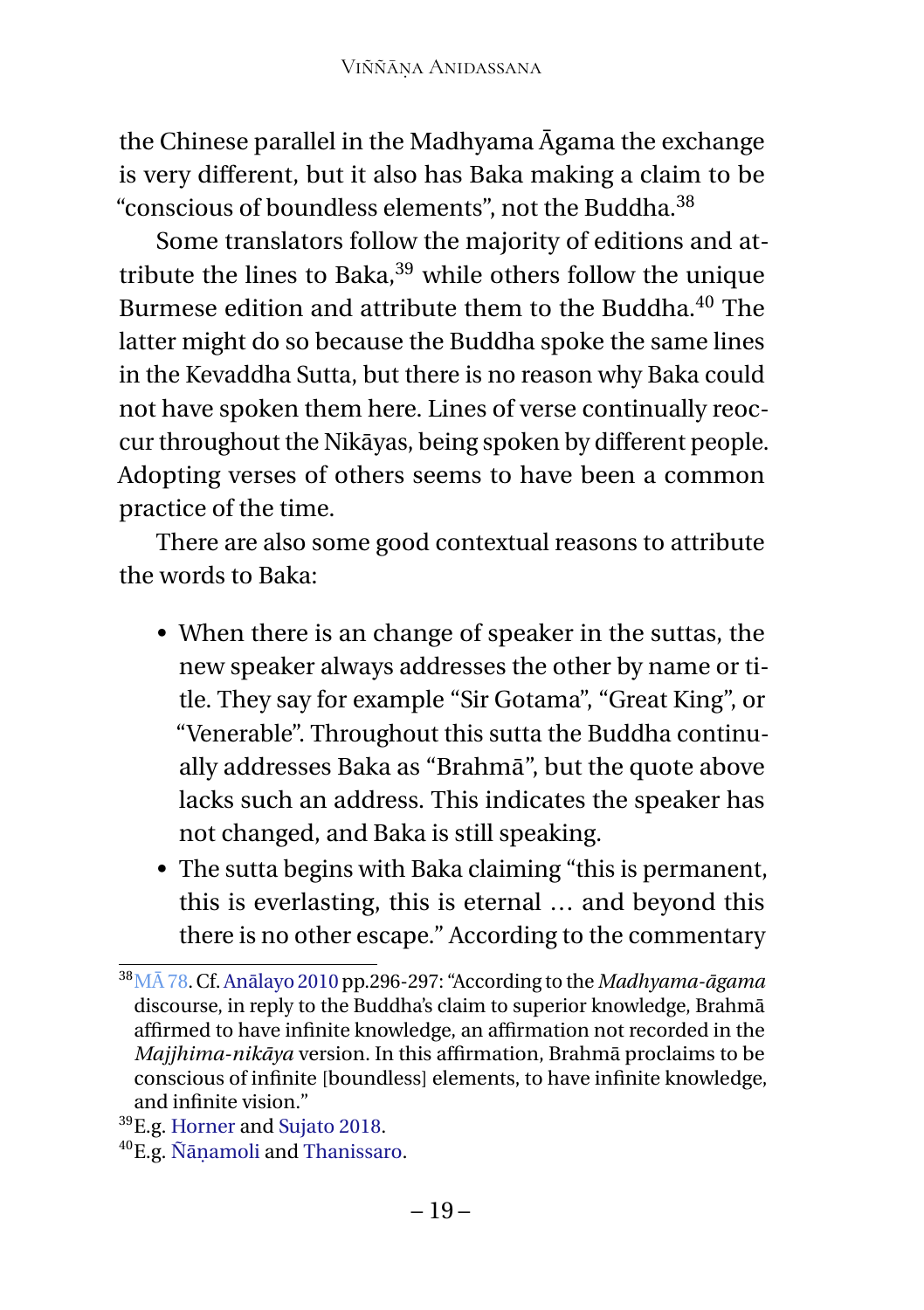this refers to Baka's heaven realm. $41$  However, this is not at all clear from the sutta itself (which is likely why the commentator felt a need to comment). I take Baka to instead refer to *viññāṇa anidassana*, which he mistakes to be permanent, outside "the allness of all".

- After the words are spoken, Baka tries to vanish. This seems a random act, unless we translate *anidassana* as 'invisible' and attribute it to Baka. By attempting to vanish (which he fails to do) he might try to show off his attainment.
- Just like in the Kevaddha Sutta, the Buddha here too ends the conversation by alluding to cessation. He says: "I have seen existence will come to an end, so do not welcome any type of existence."<sup>42</sup> Here "any type of existence" includes any type of consciousness, but the Buddha, trying to teach Baka a lesson, was referring especially to boundless consciousness. Moreover, if "boundless consciousness" was already the Buddha's highest teaching on nibbāna, this statement on the cessation of existence would be very much out of place.

To summarize these points, Bhikkhu Anālayo wrote: "A coherent reading of the Brahmanimantaṇika Sutta is possible with the same reference [to boundless consciousness] being attributed to Baka Brahmā."<sup>43</sup>

A third option is that neither the Buddha nor Baka ever spoke these words. After all, the suttas are not a flawless record of facts. The Brahmanimantaṇika Sutta is also a very esoteric

 $41$ MN-A 2.134

 $42$ [MN 49](https://suttacentral.net/mn49) at 1.330

<sup>43</sup>[Anālayo 2017](#page-27-2) p.17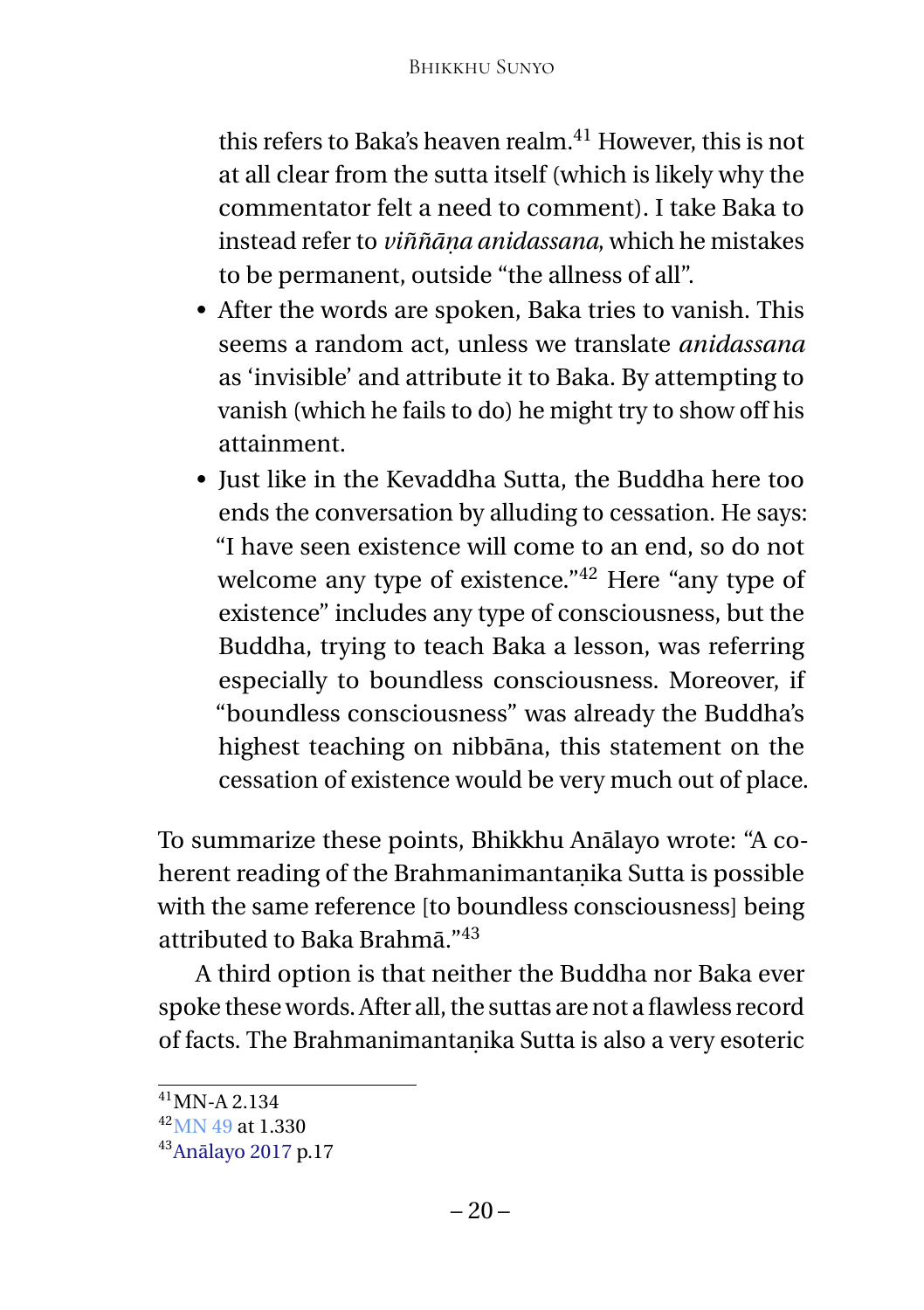discourse, one of the most abstract in the entire Canon. According to Bhikkhu Bodhi it could be seen "as a dramatic representation of the same ideas set forth by the Mūlapariyāya [Sutta] in abstract philosophical terms".<sup>44</sup> Someone other than the Buddha may well have been inspired to compose this text. Its anti-brahmanical tone also indicates it to be a piece of later propaganda. The text may have its origin in the Baka Sutta,<sup>45</sup> a discourse in the Saṁyutta Nikāya that portrays the same meeting, but with a much more standard story line.

I will let the reader decide which, if any, of these three options they prefer to reconcile the "allness of all" problem. Either way—and may this be the take-home—I think it is unwise to let questionable suttas such as this inform us on something as important as nibbāna. We'd better rely on the hundreds, if not thousands, of passages that mention the impermanence of consciousness.

<sup>44</sup>[Ñāṇamoli](#page-27-6) n.499

<sup>45</sup>[SN 6.4](https://suttacentral.net/sn6.4)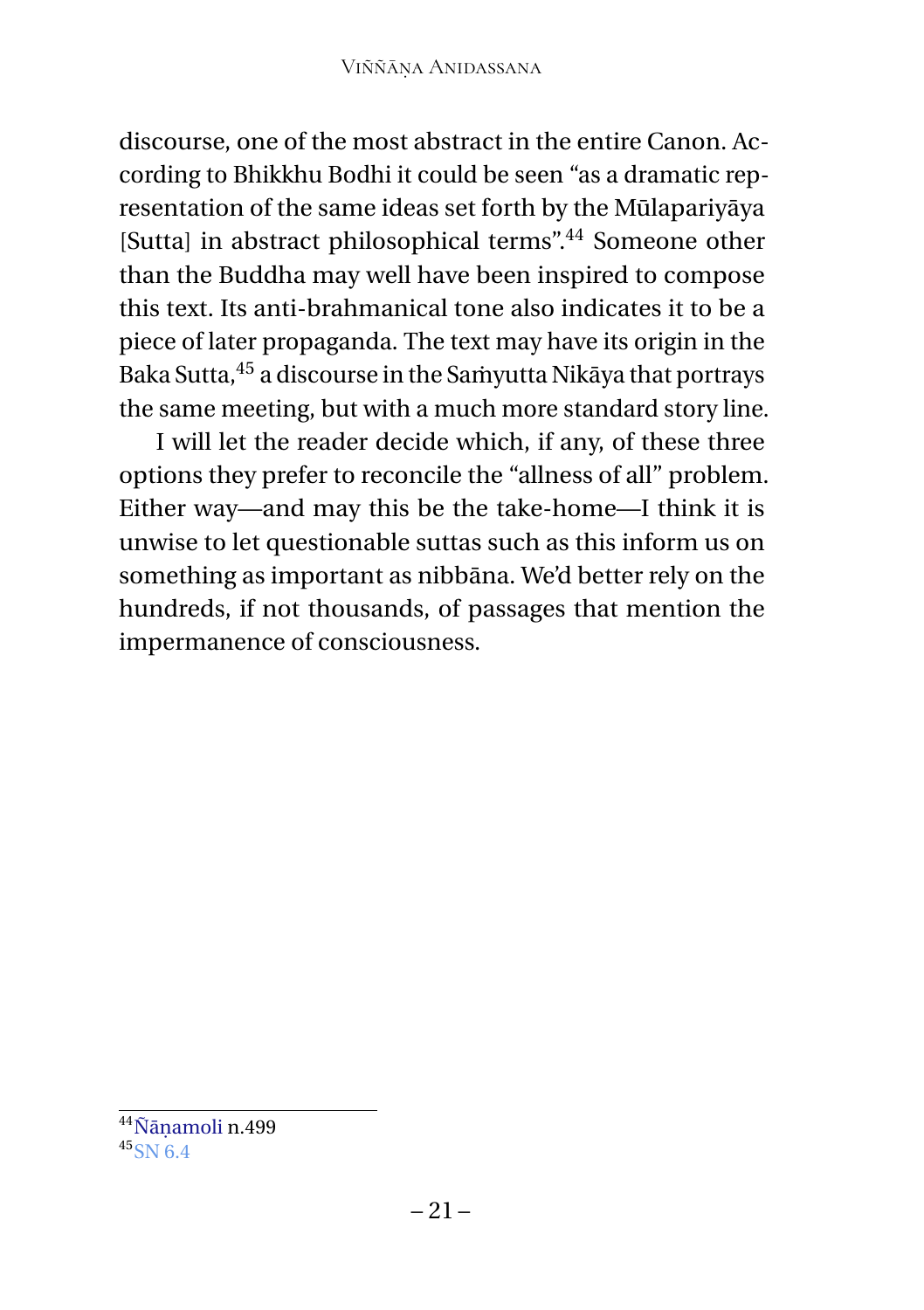## <span id="page-25-0"></span>Conclusion

In the opening of the Kevaddha Sutta the layman Kevaddha asks the Buddha for a superhuman miracle. The Buddha responds monks like him should not show off such things. But there is one miracle he is willing to show, the one he calls "the miracle of instruction". Of course the Buddha did not show this miracle only in the Kevaddha Sutta. The suttas contain abundant repetitions, synonyms, and definitions, which shows he always took great care to avoid possible confusion and to convey the essence of his teachings many times. As he himself said, he did not have a "close fist", meaning he did not keep certain teachings for certain occasions only. So when a certain passage is hard to make sense of, we should never assume that it presents something unique. Instead, we should try to interpret it in a way that fits the suttas as a whole, and this is especially the case when dealing with verse. We then follow the advice given in the Mahaparinibbāna Sutta,  $46$ which says questionable teachings should be compared with the suttas before concluding "this is indeed the word of the Blessed One".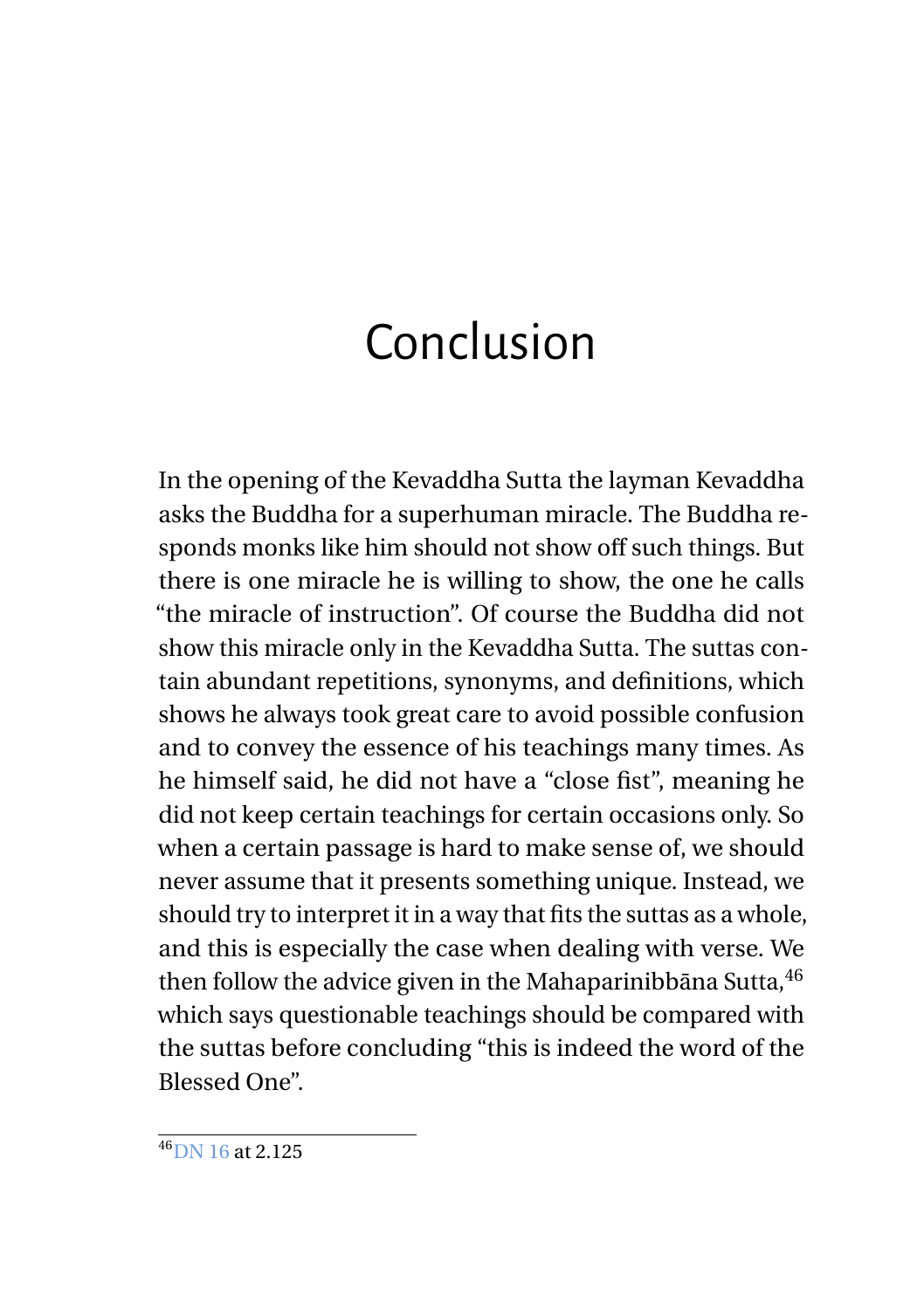Seeing *viññāṇa anidassana* as a description of the state of boundless consciousness does exactly that. It results in teachings that resound throughout the discourses: the state of boundless consciousness is a state which is formless ("invisible") and without hindrances ("fully shining"), but is nevertheless still impermanent and therefore inferior to the cessation of consciousness. And that is indeed the word of the Blessed One.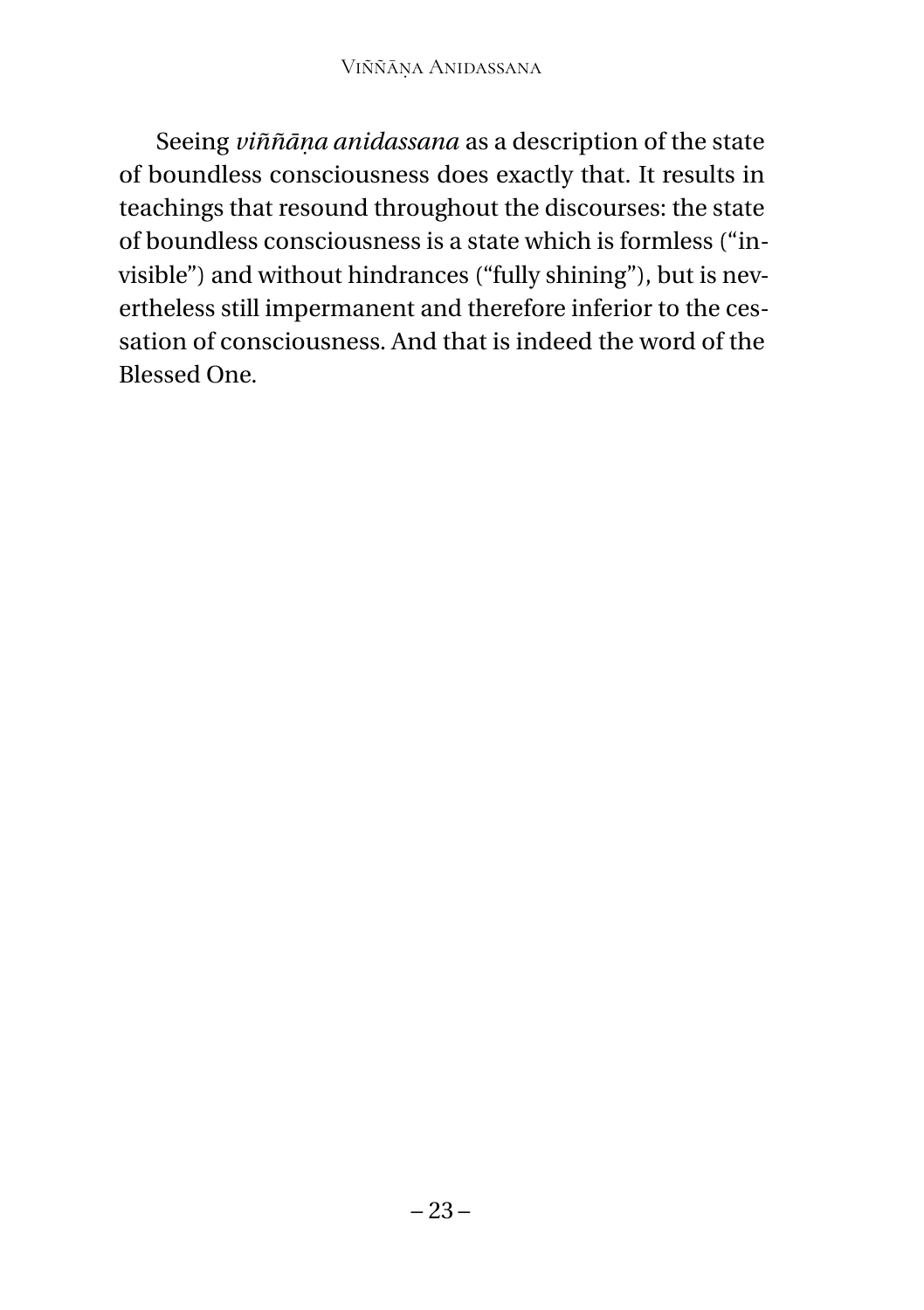### <span id="page-27-0"></span>References

- **Anālayo 2010** Anālayo—*A Comparative Study of theMajjhimanikāya*. Dharma Drum, 2010.
- <span id="page-27-2"></span>**Anālayo 2017** Anālayo — *The Luminous Mind in Theravāda and Dharmaguptaka Discourses* in Journal of the Oxford Centre for Buddhist Studies vol.13, pp. 10–50. 2017.
- <span id="page-27-3"></span>**Brahmali** Brahmali, Bhikkhu — *What the Nikāyas Say and Do Not Say about Nibbāna* in Buddhist Studies Review vol. 26, pp. 33–66. 2009.
- <span id="page-27-1"></span>**Falk** Falk, Maryla — *Nāma-rūpa and Dharma-rūpa: origin and aspects of an ancient Indian conception*. University of Calcutta, 1943.
- <span id="page-27-5"></span>**Horner** Horner, I.B. — *The Collection of the Middle Length Sayings (Majjhima-Nikāya), vol. 1-3*. Pali Text Society, 1954-1959.
- <span id="page-27-6"></span>**Ñāṇamoli** Ñāṇamoli, Bhikkhu & Bodhi, Bhikkhu (tr.) — *The Middle Length Discourses of the Buddha: A new tanslation of the Majjhima Nikāya*. Wisdom, 2005.
- <span id="page-27-4"></span>**Rhys Davids** Rhys Davids, T.W. & Stede, W. (ed.) — *Pāli-English Dictionary* (PED). Pali Text Society, 1921.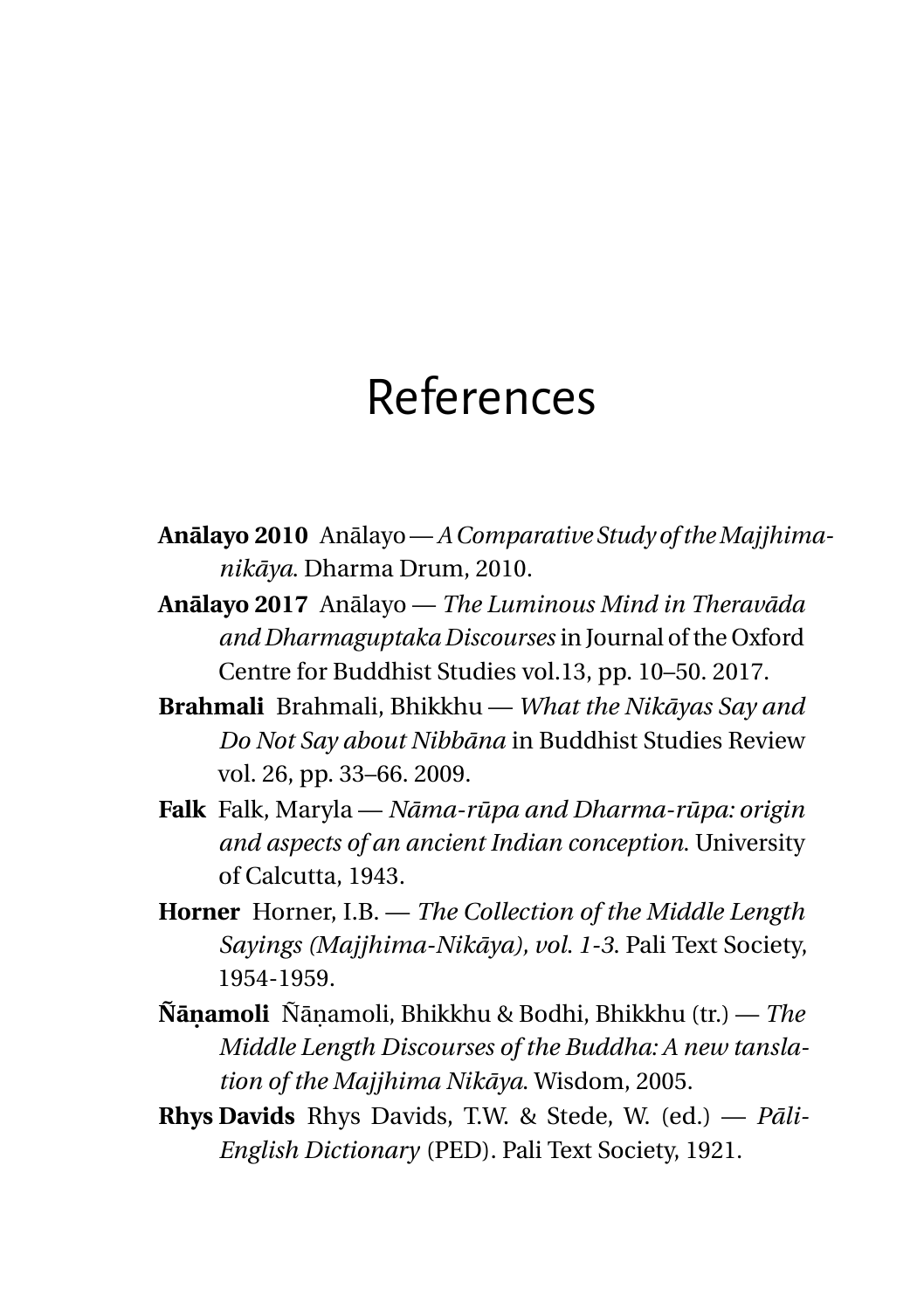- <span id="page-28-0"></span>**Sujato 2011a** Sujato, Bhikkhu — *Nibbana is not viññāṇa. Really, it just isn't.* at [Sujato's Blog, 2011/05/13.](https://sujato.wordpress.com/2011/05/13//vinnaṇa-is-not-nibbana-really-it-just-isn’t/)
- <span id="page-28-1"></span>**Sujato 2011b** Sujato, Bhikkhu — *Nibbana is still not Viññāṇa* at [Sujato's Blog, 2011/05/18.](https://sujato.wordpress.com/2011/05/18)
- <span id="page-28-3"></span>**Sujato 2018** Sujato, Bhikkhu (tr.) — Translations of the Pali Canon at [SuttaCentral,](https://suttacentral.net) 2018.
- <span id="page-28-4"></span>**Thanissaro** Thanissaro, Bhikkhu (tr.) — Translations of the Pali Canon at [Access to Insight,](http://www.accesstoinsight.org) 2014.
- <span id="page-28-2"></span>**Warder** Warder, A.K. — *Introduction to Pali, Third Edition*. Pali Text Society, 2010.